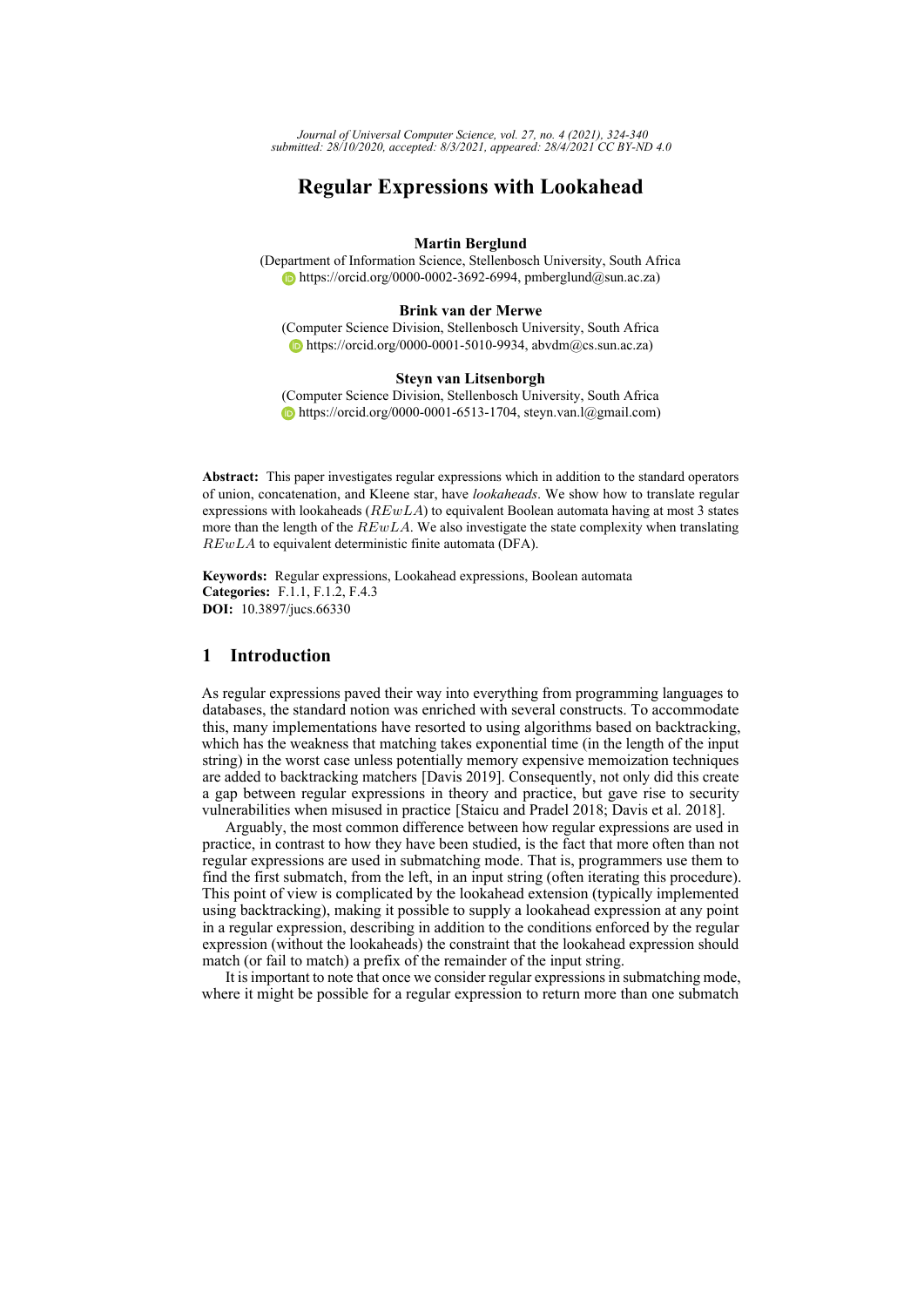starting at a given position in an input string, that a disambiguation policy, such as the commonly used greedy (used in Perl-compatible engines, the standard example being PCRE [\[Hazel 2015\]](#page-16-1)) or the less often encountered posix policy [\[Stallman 2008\]](#page-16-2), be specified in order to select one of these possible submatches.

The combination of submatching with lookaheads causes regular expressions to have an influence on the possible suffixes beyond the returned submatch. Thus, regular expressions with lookaheads describe what gets matched *and* what is left over after the submatch. In many regular expression engines,  $(2-r)$  and  $(2!r)$  denote the positive and negative lookahead of r, respectively.

Lookaheads are also used in parsing expression grammars ( $PEGs$ ) [\[Ford 2004\]](#page-16-3), and in [\[Chida and Kuramitsu 2017\]](#page-15-2) Linear  $\overline{PEGs}$ , a subclass of  $\overline{PEGs}$  that parse regular languages, is defined, demonstrating a close link between  $PEGs$  and regular expressions with lookaheads ( $REwLA$ ). Several automata-based regular expression engines (such as those found in RE2, Rust, and Golang) do not support lookahead assertions, claiming that they do not support constructs for which only backtracking solutions are known to exist [\[Cox 2010\]](#page-15-3). Although we are not aware of regular expression engines with support for lookaheads that is not based on a backtracking algorithm, the results presented here can be directly applied to implement such an engine.

Lookaheads are zero-length assertions (i.e. they do not consume characters in the input string) that specify what should or should not follow the current position in the input string. Consider for example the regular expression [0-9]+(?=U). On input 123 the match fails, since 123 is followed by  $\varepsilon$  and not the character U. On input 123U we match 123 with remainder U, and on input 123U12 we match 123 with remainder U12. We thus consider this regular expression with lookahead U, to describe the language of one or more digits followed by strings starting with U as lookahead. This concept of describing what gets matched and what should follow a given match, is formalized in the notion of a lookahead language.

The anchors  $\hat{}$  and  $\hat{}$  are used to force the regular expression to match from the beginning and match all the way to the end of the input string, respectively. We ignore the ^ anchor, assuming all matches start from the beginning of the input string instead of skipping a prefix (the shortest possible), i.e. we assume that all regular expressions begin with the anchor symbol  $\hat{\ }$  (which we do not indicate). The reason for ignoring  $\hat{\ }$ follows from the observation that the submatching behavior of two regular expressions with lookaheads are equivalent, whether we check equivalence when both expressions are forced to match from the beginning of an input string, or both are allowed to skip a prefix (the shortest possible) before (possibly) succeeding with a sub or full match. To see this, let E and F be regular expressions not starting with  $\hat{ }$ . If  $\hat{ }$ E and  $\hat{ }$ F matches identical prefixes of any string, then  $E$  and  $F$  will certainly match identical substrings of any given string and vice versa. But in contrast, for the anchor  $\gamma$  we have that if E and F denotes  $\hat{\ }$  (?=ab)a\$ and  $\hat{\ }$  (?=ac)a\$ respectively, then both expressions match no string, since a\$ forces strings that could be matched to be only the symbol a, whereas the lookaheads require at least two symbols. However, if E' and F' denote  $\hat{\ }$  (?=ab)a and  $\hat{\ }$ (?=ac)a respectively, then E' matches the first symbol of a string when it is a, but only when  $a$  is directly followed by a suffix starting with a  $b$ , whereas  $F'$  match a first symbol if it is an  $\alpha$  directly followed by a suffix starting with  $c$ .

 $REwLA$  were originally formalized by Morihita [\[Morihita 2012\]](#page-16-4), and in the follow-up [\[Miyazaki and Minamide 2019\]](#page-16-5) it was shown that a  $REwLA$  of size n can be converted into DFA with at most  $(2^{2^n} + 1)$  states, and asymptotically at least  $2^{2^{\Omega(\sqrt{n})}}$ states in the worst case. The lower bound  $2^{2^{\Omega(\sqrt{n})}}$  is obtained by using the common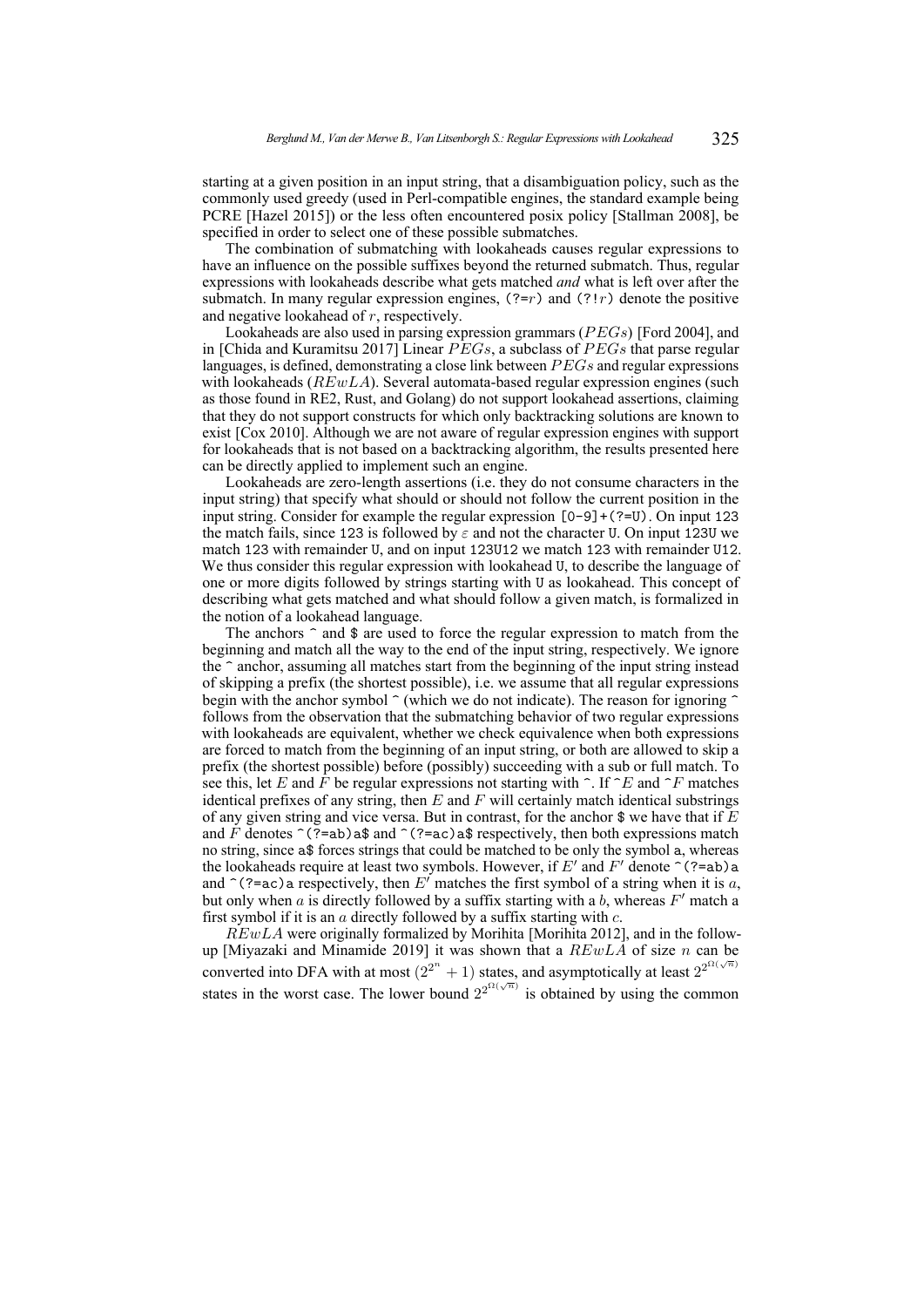strategy (in these cases) of considering the language where when going back  $k$  symbols from the right of a word, we get a specific symbol, and then expressing  $k$ , which is required to be a product of distinct primes, by using intersection of languages and thus using a number of symbols (in the  $REwLA$ ) that is the sum of the prime factors of k in order to describe k. It is interesting to compare DFA state complexity of  $REwLA$ to that of regular expressions that are extended by intersection and complement, where we have that it is not bounded from below by an elementary function [\[Stockmeyer and](#page-16-6) [Meyer 1973\]](#page-16-6).

Our contributions are (i) showing how to translate  $REwLA$  into alternating (and Boolean) automata, and (ii) various state complexity results when converting  $REwLA$ to equivalent DFA, improving results by [\[Miyazaki and Minamide 2019\]](#page-16-5) (for all but  $REwLA$  of length 1 or 2).

The outline of the paper is as follows. Next, we introduce the necessary definitions and notation, which is followed by a section describing how to translate  $REwLA$  into alternating automata which gets converted into Boolean automata having at most three more states than the length of the corresponding REwLA. This is followed by [Section [4\]](#page-11-0), where we give various state complexity results. After this, we provide some empirical results followed by our conclusions.

## **2 Definitions and Notation**

Let  $\Sigma$  be a finite alphabet,  $\varepsilon$  the empty string,  $\Sigma_{\varepsilon} = \Sigma \cup {\varepsilon}$  and  $|w|$  be the length of w, in particular,  $|\varepsilon| = 0$ . We denote the empty set by  $\varnothing$ . For any set A, let  $2^A$  be the power set of A.

A *lookahead language* is a subset of  $\Sigma^* \times \Sigma^*$ , which describes what is matched and what follows subsequently. For example, the language  $\{(ab, c)\}\$ contains the string "ab", if it is followed precisely by "c". Concatenation of lookahead languages is defined as  $R \cdot S = \{(xy, z) \mid (x, yz) \in R, (y, z) \in S\}$ . It is shown in [\[Miyazaki and Minamide](#page-16-5) [2019\]](#page-16-5) that lookahead languages form a monoid under concatenation, with unit element  $I = \{ \varepsilon \} \times \Sigma^*$ , and that concatenation for  $R, S \subseteq I$  (which is equivalent to intersection in this case) is commutative and idempotent. The Kleene star operator is defined for lookahead languages in terms of concatenation and union as usual, with  $R^* = \bigcup_{i=0}^{\infty} R^i$ , assuming  $R^0 = I$  and  $R^{n+1} = R^n \cdot R$ .

Next, we define lookahead assertions. As in [\[Miyazaki and Minamide 2019\]](#page-16-5), we adopt the notation of PEGs [\[Ford 2004\]](#page-16-3). PEGs is a formalism consisting of a set of rules for recognizing strings in a language, and syntactically they look similar to context-free grammars, but they have a different interpretation and are closer to how string recognition tends to be done in practice by a recursive descent parser. As in  $PEGs$ , &R and !R denote positive and negative lookaheads, respectively. We define the *positive lookahead* of a lookahead language R, denoted by  $\&R$ , as  $\{\varepsilon\} \times \{xy \mid (x, y) \in R\}.$ The positive lookahead operator satisfies the following relationships:  $\& (\& R) = \& \& R$ ,  $\&(R \cup S) = \&R \cup \&S$ , and if  $R \subseteq I$ , then  $\&(R \cdot S) = R \cdot \&S$ . We define the *negative lookahead* of a lookahead language R, denoted as  $\{R, \log \{\varepsilon\} \times (\Sigma^* \setminus \{xy \mid (x, y) \in R\})\}$ . Positive and negative lookahead operators are related as follows:  $\& R = \mathcal{V}(R)$ .

**Definition 1.** *The set of regular expressions with lookaheads over the alphabet* Σ*, denoted as* REwLA(Σ) *(or simply* REwLA *if* Σ *is clear from the context), is defined inductively as follows, where*  $r_1$  *and*  $r_2$  *denote*  $REwLA$  *already defined:*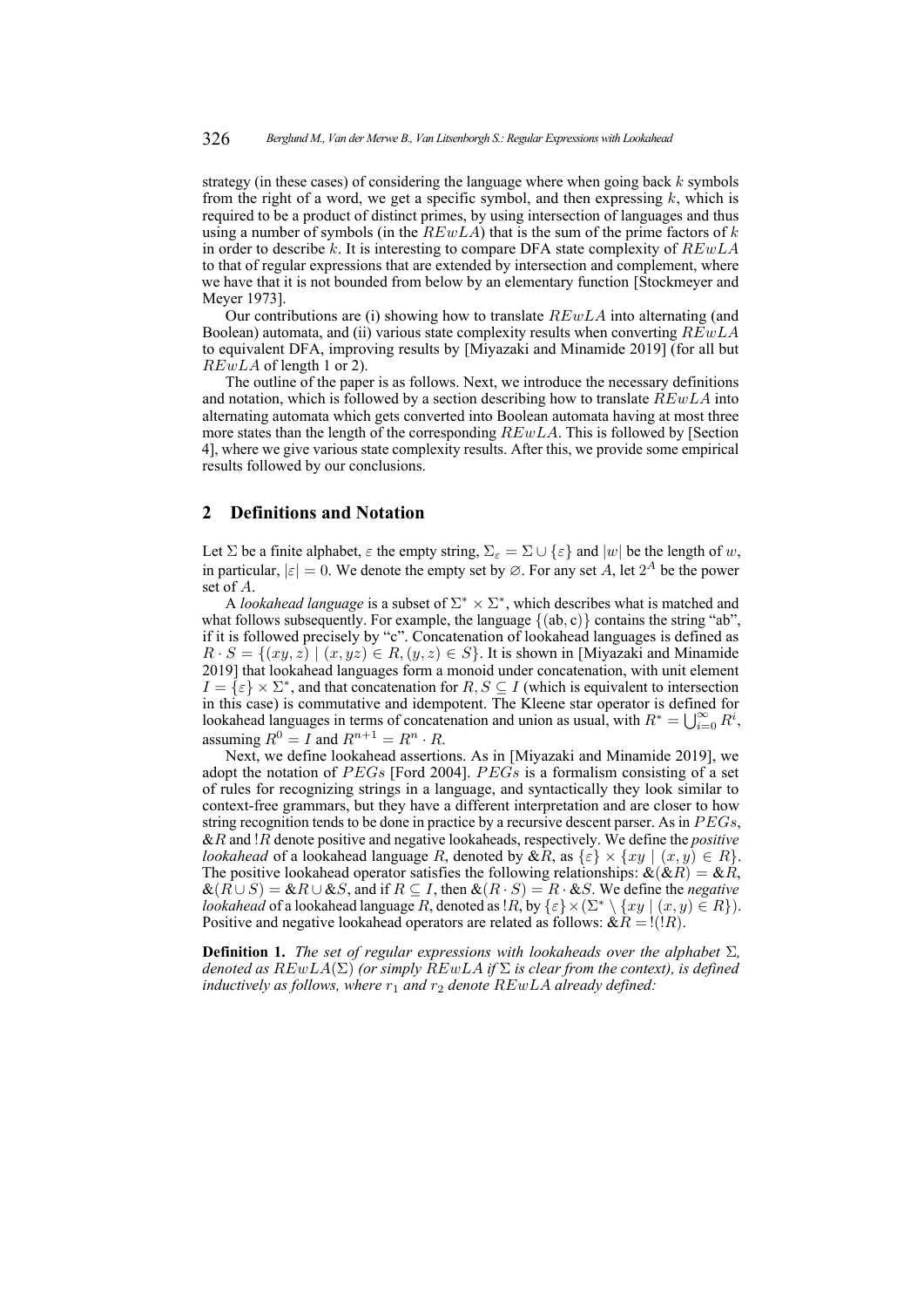*(i)*  $\emptyset$ *, the empty language; (ii)*  $\varepsilon$ *, the empty string; (iii)*  $a$ *, for*  $a \in \Sigma$ *; (iv)*  $(r_1 | r_2)$ *; (v)*  $(r_1 \cdot r_2)$ ; (vi)  $(r_1^*)$ ; (vii)  $(lr_1)$ .

*For*  $r \in REwLA(\Sigma)$ , let  $||r||$  denote the number of symbols from  $\Sigma$  that occur in r. *We refer to*  $||r||$  *as the length of the REwLA r.* 

### **Remarks.**

- *1. For*  $r \in REwLA$ ,  $(\& r)$  *denotes*  $(!(!r))$ *.*
- *2. Although character classes, for example [A-Z] (denoting any letter in the uppercase alphabet in the English language) or \d (denoting any digit) should be considered from a practical point of view, we (beyond in some examples) leave considerations dealing with large alphabet sizes as future work, although we do use the metacharacter* "*.*" as an abbreviation for  $a_1 | \cdots | a_n$ , where  $\Sigma = \{a_1, \ldots, a_n\}$ *. We should point out that it is easy to verify that our state complexity results extend to the case where we allow character classes and count a character class as contributing one to the length of a* REwLA*.*
- *3. Regular expressions are defined as usual, i.e. as in the definition above for* REwLA*, but without allowing* !r<sup>1</sup> *(and* &r*). The set of regular expressions over the alphabet* Σ *is denoted by* Reg(Σ) *or simply* Reg *if* Σ *is clear from the context. We thus regard* Reg ⊂ REwLA*.*
- *4. Regular expressions set in typewriter font are examples of the Java syntax, which is mostly similar to other libraries. See [\[Davis et al. 2019\]](#page-15-4) for an examination of how portable regular expressions are between programming languages.*

<span id="page-3-0"></span>**Definition 2.** *The matching semantics of* REwLA *is defined by the function*

 $\mathcal{B}: REwLA \to \Sigma^* \times \Sigma^*$ , which maps  $REwLA$  to languages with lookaheads. The *function* B *is defined inductively as follows:*

 $\widetilde{\mathcal{B}}(i)\,\mathcal{B}(\varnothing) = \varnothing; \,\widetilde{\mathcal{C}}(ii)\,\mathcal{B}(\varepsilon) = I; \,\mathcal{C}(iii)\,\mathcal{B}(a) = \{a\}\times \Sigma^*; \,\mathcal{C}(iv)\,\mathcal{B}((r_1\mid r_2)) = \mathcal{B}(r_1)\cup \mathcal{B}(r_2);$  $f(v) \mathcal{B}((r_1 \cdot r_2)) = \mathcal{B}(r_1) \cdot \mathcal{B}(r_2)$ ; *(vi)*  $\mathcal{B}((r^*)) = \mathcal{B}(r)^*$ ; *(vii)*  $\mathcal{B}((lr)) = \mathcal{B}(r)$ .

*Example 1.* In this example we show how to use lookaheads to describe the intersections of regular languages, by using both Java regular expression syntax and  $PEGs$  notation. The regular expression  $r$  given by

$$
(? = . * [a-zA-Z])
$$
 $(? = . * \d$  $(). * = . * [0#$(), :;])$  $. {8}$ 

can be used to validate passwords (on a web server) that satisfy each of the following conditions: (i) a password contains at least one letter from [a-zA-Z], at least one digit, and at least one of the specified special symbols (these three conditions are validated individually by each of the three lookahead expressions), and (ii) should have a minimum length of eight, as encoded by the subexpression .{8,}, the only part of the expression *not* in a lookahead (often called the "main" part). By making use of PEGs notation, we can write this regular expression as the  $REwLA$ 

$$
\&(.*[a-zA-Z])\&(.*\d) \&(.*[@#$(),::]
$$
. $\{\&$ , $\}$ 

if we extend our  $REwLA$  notation to allow the subexpressions [! $@#$($ ),:;] and .{8,}. By making use of lookahead expressions and preceding these expressions by .\*, we instruct the lookahead expression to match any character until it starts matching the expressions following the .\* expression. Given that a lookahead expression will only assert conditions and not consume any characters, the only subexpression in r consuming characters is the "main" part. All three lookahead expressions and the "main" part of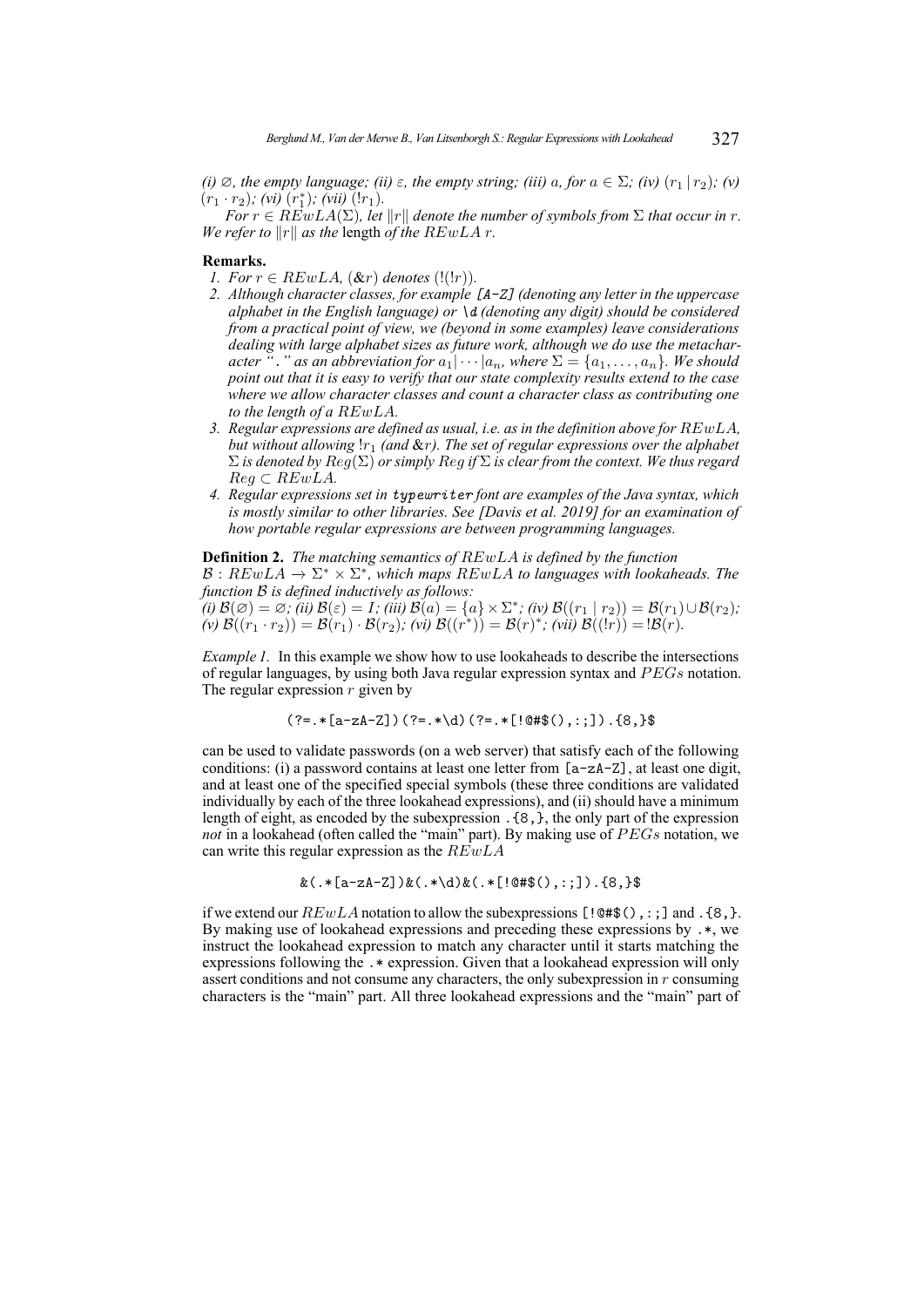$r$  each describe a regular language. A password is valid if a prefix of the password is in the language described by each of the lookaheads, and if it is matched by the "main" part of r.

In general, suppose we have two regular expressions  $r_1$  and  $r_2$ , then the regular expression  $(? = r_1\overline{\$})$   $(? = r_2\$ . \*\$ (where the subexpression .\* matches any string), represents the intersection of the languages described by  $r_1$  and  $r_2$ . One can similarly encode the negation of a (language described by a) regular expression using a negative lookahead.

<span id="page-4-0"></span>**Lemma 3.** *For*  $r \in REwLA$ ,  $\mathcal{B}((\&r)) = \&\mathcal{B}(r)$ .

*Proof.* The result follows by noting that  $\&r$  denotes !(!*r*), the identity  $\&B(r) =$ !(!*B*(*r*)) and observing that  $\mathcal{B}(\ell(n)) = \ell(\mathcal{B}(r)).$ 

**Definition 4.** *The language of*  $r \in REwLA$ *, denoted*  $\mathcal{L}(r)$ *, is defined as*  $\{x \mid (x, \varepsilon) \in$ B(r)} *(which is a regular language).*

Note for  $r, r' \in REwLA$ ,  $\mathcal{B}(r) = \mathcal{B}(r')$  implies  $\mathcal{L}(r) = \mathcal{L}(r')$ , but the converse obviously does not hold in general. Also, we refer to  $\mathcal{B}(r)$  as the lookahead language of r.

**Remark 1.** *For*  $r \in REwLA$  *we define the following additional iterative operators. The optional match*  $(r)$  *abbreviates*  $(r | \varepsilon)$ *, and the positive closure*  $(r<sup>+</sup>)$  *abbreviates* (rr<sup>∗</sup> )*.*

*The end of string anchor "*\$*" asserts that we are at the end of the input and can thus only match* ε *followed by* ε*. The "*\$*" expression can be represented by "*!.*" and we have that*  $\mathcal{B}(\$) = \{\varepsilon\} \times \{\varepsilon\}$ *. Furthermore,*  $\mathcal{B}(r\$) = \mathcal{L}(r) \times \{\varepsilon\}$ *.* 

Next, we define alternating automata (AFA)—a generalization of the standard notion of nondeterministic automata. Nondeterminism provides a computing device with the power of existential choice. The dual of such a device has universal choice and AFA have both existential and universal choice. Alternation was studied in [\[Kozen 1976;](#page-16-7) [Chandra et](#page-15-5) [al. 1981\]](#page-15-5) in the context of Turing machines and in [\[Brzozowski and Leiss 1980;](#page-15-6) [Chandra](#page-15-5) [et al. 1981\]](#page-15-5) for finite automata. In general, the transition function of an AFA on a given alphabet symbol from a given state, can be an arbitrary Boolean function over states. Based on our use cases, we consider the following two classes of automata (with our version of AFA contained in the class of Boolean automata, as usual, once we apply the ε-removal procedure described later): (i) AFA (with ε-transitions) having a single initial state and a transition function making use of Boolean formulas in the transition function which can be represented as a conjunction or disjunction over states, with all transitions from a given state making use of either only conjunction or only disjunction, and (ii) Boolean automata (without  $\varepsilon$ -transitions) where we replace the initial state by an arbitrary Boolean formula, and where we make use of arbitrary Boolean formulas over  $Q$  in the transition function. We denote by  $\mathcal{B}(Q)$  the set of Boolean formulas over Q, inductively defined as usual with negation ("not"), conjunction ("and"), disjunction ("or"), over  $\dot{Q}$ as variables, plus the constants *true* and *false*, all defined as usual. Let  $\mathcal{B}^+(Q) \subset \mathcal{B}(Q)$ denote the *monotone* (or *positive*) Boolean functions over Q, i.e. Boolean formulas not making use of negation. For any Boolean formulas  $f, g \in \mathcal{B}(Q)$  and  $g \in Q$  let  $f[[g \leftarrow g]]$ denote the formula resulting when replacing all occurrences of  $q$  in  $f$  with a copy of the formula g. In cases where the distinction is unimportant we often identify Boolean formulas representing equivalent Boolean functions and use the terminology Boolean formulas and Boolean functions interchangeably.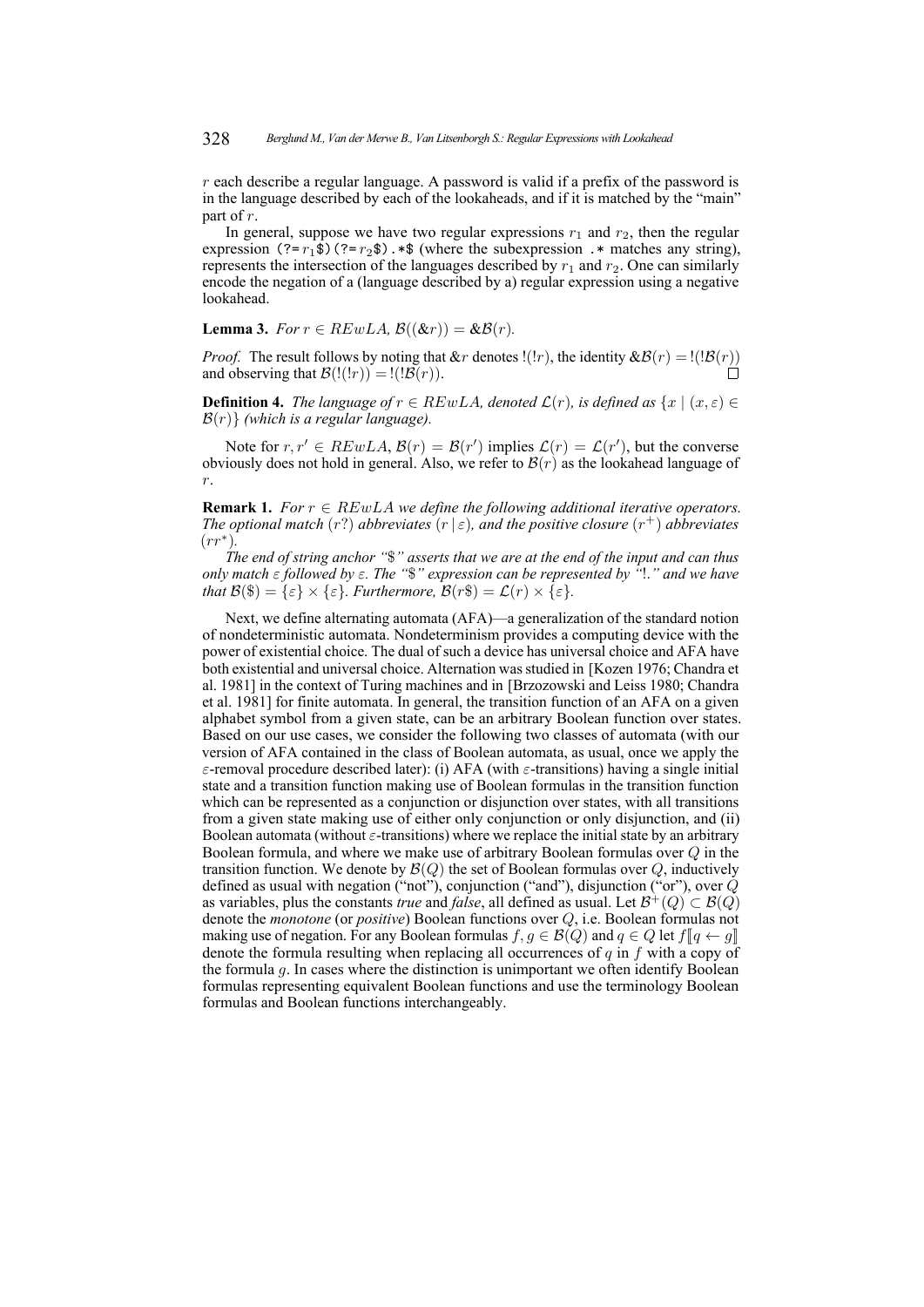Our definition of AFA is complicated by the inclusion of epsilon transitions. These are not usually included in definitions of AFA or Boolean automata, notably they are not considered in any of the papers listed above. They are however very helpful when compositionally constructing AFA from  $REwLA$ , as we will do in the next section.

**Definition 5.** *An* alternating finite automaton (AFA)*, with* Q *being the disjoint union of*  $Q_{\exists}$  *and*  $Q_{\forall}$ *, is a tuple*  $A = (Q_{\exists}, Q_{\forall}, \Sigma, q_0, \delta, F)$ *, where:* 

*(i)*  $Q_∃$  *is the finite set of* existential states; *(ii)*  $Q_∀$  *is the finite set of* universal states; *(iii)*  $\Sigma$  *is the* input alphabet*; (iv)*  $q_0 \in Q$  *is the* initial state*; (v)*  $\delta: Q \times \Sigma_{\epsilon} \to 2^Q$  *is the* transition function; (*vi*)  $F \subseteq Q$  *is the set of* final states.

*For a* Boolean automaton *the state set is simply* Q *(there are no distinguished existential or universal states), we replace*  $q_0 \in \tilde{Q}$  *by*  $q'_0 \in \mathcal{B}(Q)$ *, and the transition* function  $\delta: Q \times \Sigma_{\varepsilon} \to 2^Q$  by  $\delta': Q \times \Sigma \to \mathcal{B}(Q)$ .

To simplify our discussion, we assume that if there is a transition on epsilon from a given state in an AFA, then there are no transitions on alphabet symbols from this state. Next, we define the language accepted by an AFA in terms of accepting runs. We

begin with a preliminary definition to handle  $\varepsilon$ -transitions.

**Definition 6.** Let  $A = (Q_{\exists}, Q_{\forall}, \Sigma, q_0, \delta, F)$  *be any AFA. The* forall epsilon closure *of a set of states*  $P \subseteq Q$ *, denoted*  $C_{\forall}(P)$ *, is the smallest set such that*  $P \subseteq C_{\forall}(P)$  *and*  $\{q' \mid q \in C_{\forall}(P) \cap Q_{\forall}, (q, \varepsilon, q') \in \delta\} \subseteq C_{\forall}(P)$ . Further, the full epsilon closure of P is the smallest set of sets  $C_F(P) \subseteq 2^Q$ , such that  $C_\forall(P) \in C_F(P)$ , and for  $P' \in C_F(P)$ ,  $q \in P' \cap Q_{\exists}$ , and  $(q, \varepsilon, q') \in \delta$ , we have  $((P' \setminus \{q\}) \cup C_{\forall}(\{q'\}) ) \in C_F(P)$ .

That is,  $C_{\forall}(P)$  is the set resulting when starting from P and inductively adding any state reachable on an  $\varepsilon$ -transition from a  $\forall$ -state already in P, while  $C_F(P)$  contains the ∀-closure for *every way* to take any number (including zero) of ε-transitions from an  $\exists$ -state in a set in  $C_F(P)$ . We denote by  $\overline{C}_F(P)$  the set of non-empty sets obtained by deleting states with epsilon outgoing transitions from the sets in  $C_F(P)$ . We assume that  $\overline{C}_F(\lbrace q \rbrace) \neq \emptyset$  for all states q, to avoid having to define acceptance for the situation of having a state  $q'$  reachable after having read an input word, being such that all states reachable from  $q'$  on  $\varepsilon$ -transitions, having (only) epsilon outgoing transitions.

A *run* of an AFA  $A = (Q_{\exists}, Q_{\forall}, \Sigma, q_0, \delta, F)$  on a string  $w = a_1 \dots a_n$  is a sequence of non-empty sets of states  $Q_0, Q'_0, \ldots, Q_n, Q'_n \subseteq Q_\exists \cup Q_\forall$  which fulfill the following conditions.

- **–** As a base case  $Q_0 = \{q_0\}.$
- **–** For each *i* the set  $Q'_i$  is in the full epsilon closure of  $Q_i$ , i.e.  $Q'_i \in \overline{C}_F(Q_i)$ .
- Finally,  $Q_{i+1}$  corresponds to (one way of) reading the symbol  $a_{i+1}$  when in the states  $Q'_i$ . Specifically,  $Q_{i+1}$  is the smallest set containing the states dictated by
	- if  $q \in \hat{Q}'_i \cap Q_{\forall}$  then  $\delta(q, a_{i+1}) \subseteq Q_{i+1}$ , or
	- if  $q \in Q_i^{\prime} \cap Q_{\exists}$  then some  $q' \in \delta(q, a_{i+1})$  is in  $Q_{i+1}$ .
- A run  $Q_0, Q'_0, \ldots, Q_n, Q'_n$  is *accepting* if  $Q'_n \subseteq F$ .

We remove  $\varepsilon$ -transitions from an AFA and convert AFA to Boolean automata as follows. We begin by removing all states from  $Q$  having (only) epsilon outgoing transitions, replacing  $\delta$  by  $\delta' : Q \times \Sigma \to \mathcal{B}^+(Q)$ , and replacing  $q_0$  with  $q'_0 \in \mathcal{B}^+(Q)$ . Next we describe how to obtain  $q'_0$  and  $\delta'$ . For  $P \subseteq Q$ , let  $\overline{C}_F^B(P)$  be the Boolean formula over Q obtained by replacing each  $P' \in \overline{C}_F(P)$  by the conjunction over the states in  $P'$ , and then taking the disjunction over all conjuncts obtained for each  $P' \in \overline{C}_F(P)$ . We obtain  $q'_0$  by taking  $\overline{C}_F^B(\lbrace q_0 \rbrace)$ . Similarly,  $\delta'(q, a)$  is the disjunction or conjunction over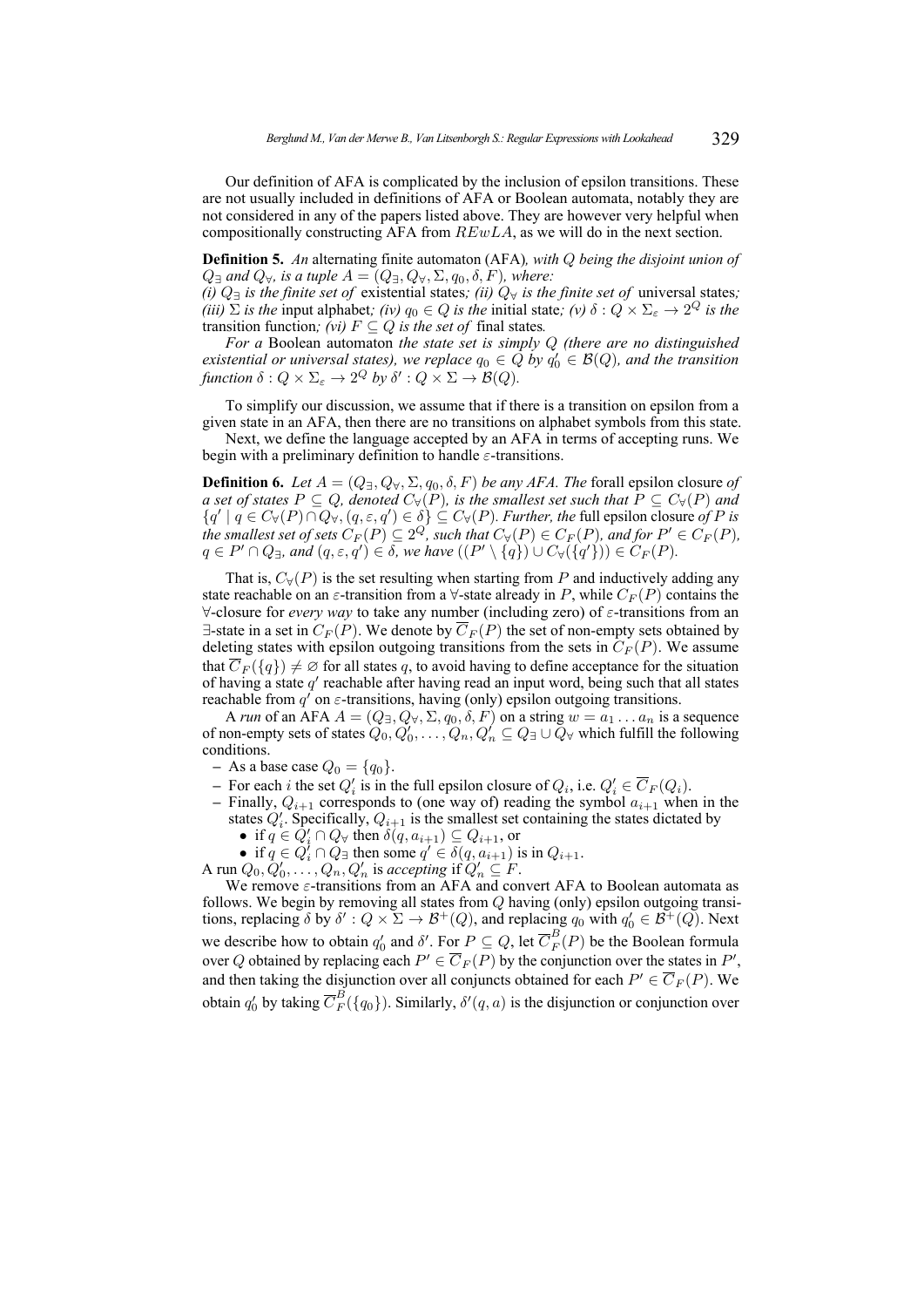$\overline{C}_F^B(\lbrace q' \rbrace)$ , for all  $q' \in \delta(q, a)$ , depending on if q is an existential or universal state. Once we have a Boolean automaton with  $\delta'$  making use only of positive Boolean formulas written in disjunctive normal form, we generalize the definition of a run  $Q_0, Q'_0, \ldots, Q_n, Q'_n$ by making each  $Q_i$  a formula, and each  $Q_i$  is a way of choosing a single conjunction from  $Q_i$  (so  $Q'_i$  implies  $Q_i$ ). A straightforward argument can be used to verify that the accepted language is not altered when applying the described  $\varepsilon$ -transition removal procedure.

Acceptance of strings by Boolean automata can also be considered from the point of view described next. We start with the initial Boolean formula, and then use the transition function that maps pairs of states and input symbols to Boolean formulas. As the input is read (from left to right), the automaton "builds" a Boolean formula, starting with the formula  $q'_0$ , and on reading an input symbol  $a \in \Sigma$ , replacing every  $q \in Q$  in the current formula by  $\delta'(q, a)$ , i.e. the formula f turns into the formula  $f[\{q \leftarrow \delta'(q, a) \mid q \in Q\}].$ <br>The input is accepted if the formula f constructed on reading the whole input is such that The input is accepted if the formula  $f$  constructed on reading the whole input is such that  $f\left[\{q \leftarrow true \mid q \in F\}\right] \left[\left\{q' \leftarrow false \mid q' \in (Q \setminus F)\}\right]\right]$  evaluates to true (i.e. simplifies to true as no variables remain). When converting a Boolean automaton to an equivalent to true as no variables remain). When converting a Boolean automaton to an equivalent (minimal) DFA, we identify Boolean formulas with states of the DFA, with equivalent Boolean formulas (i.e. Boolean formulas defining the same Boolean function) being identified with the same state. In the case where we consider only formulas from  $\mathcal{B}^+(Q)$ , we thus obtain an upper bound on the number of states of the equivalent minimal DFA, of  $\mathcal{D}(n)$  states, where n is the number of states in the corresponding Boolean automaton, and  $\mathcal{D}(n)$  being the *n*th Dedekind number, since the *n*th Dedekind number is the number of monotone Boolean functions on n variables([\[Kleitman 1969\]](#page-16-8) and [\[Sloane 1964\]](#page-16-9)). Note that  $\mathcal{D}(n) < 2^{n^n}$  for  $n \geq 1$ , with  $2^{n^n}$  being an upper bound on the number of states in the minimal DFA obtained when converting an arbitrary Boolean automaton with  $n$ states to a DFA.

# <span id="page-6-0"></span>**3 Automata Construction for REwLA**

In this section, we develop a translation from  $REwLA$  to finite automata by applying a bottom-up technique similar to [\[Thompson 1968\]](#page-16-10), but producing an AFA (with "and" and "or" states) as the result. As we make use of standard Boolean automata and DFA in this section, we need a string representation of lookahead languages. We thus define three slightly different encodings of lookaheads as strings.

<span id="page-6-1"></span>**Definition 7.** *For a lookahead language* L *over the alphabet* Σ*, we define the following string encodings:*

- **–** *The #* string encoding *is the string language* {u*#*v | (u, v) ∈ L} *where we assume*  $# \notin \Sigma$ .
- **–** *The* ∼ string encoding*, used in [\[Miyazaki and Minamide 2019\]](#page-16-5), is the string language*  $\{u\tilde{v}_1\cdots\tilde{v}_k\mid (u,v)\in L, v=v_1\cdots v_k$  where  $v_i\in \Sigma$  for each  $i\}$  over the alphabet  $\Sigma \cup \tilde{\Sigma}$ *, where*  $\tilde{\Sigma}$  *is*  $\Sigma$  *with each symbol decorated with a tilde and assumed to be disjoint from* Σ*.*
- **–** *The* null string encoding *is the string language* {uv | (u, v) ∈ L}*. This case is discussed in Remark [2.](#page-7-0)*

*Example 2.* Consider the lookahead word  $(aab, bacb) \in L$ , where L is a lookahead language over  $\Sigma$ . When using the # string encoding we obtain the string  $aab$ #bacb, the  $\sim$  string encoding gives us the string  $aab\tilde{b}\tilde{a}\tilde{c}\tilde{b}$ , and finally the null encoding the string aabbacb.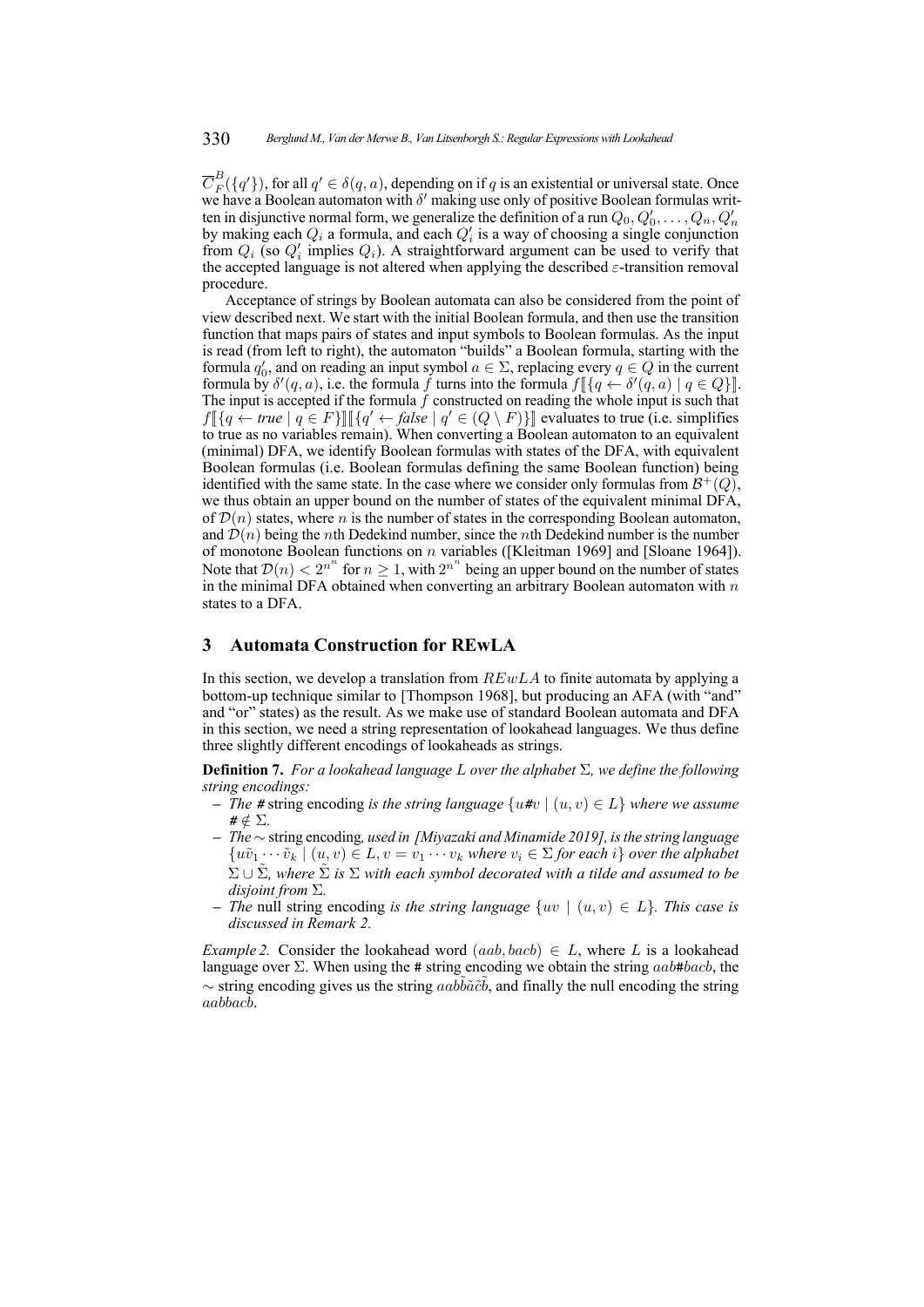<span id="page-7-1"></span>

*Figure 1: The structure of the alternating finite automata* A(r) *constructed from a* REwLA r *by the procedure described in [Section [3\]](#page-6-0).*

In this section we construct automata which match the # string encoded language of a REwLA. As we will see it is straightforward to convert this to either of the other two encodings. The automaton constructed to accept the # string encoding of a language matched by a  $REwLA$  will be of the form shown in [Fig. [1\]](#page-7-1) (when all lookaheads are positive lookaheads). Specifically, the automaton consists of a "main" part and one subautomaton for each lookahead subexpression. In [Fig. [1\]](#page-7-1), r has three lookaheads, where one is nested within one of the others. Every ∀ ("and") state (note that we denote "or" states as blank circles) has precisely two outgoing edges, both labeled  $\varepsilon$ . The first stays inside the current subautomaton and the other is the *unique* transition entering the subexpression corresponding to the lookahead. The "main" subautomaton is responsible for matching the part of the expression not contained in any lookahead, with the addition that where the expression would accept, the "main" subautomaton instead reads a single # and then reads any #-free suffix (this part of the "main" subautomaton is called the "main tail"). In contrast, in the lookaheads every "or"-state, without epsilon outgoing transitions, has a self-loop labeled # and contain no other #-labeled transitions (i.e. if a lookahead subautomaton accepts a string w then it also accepts a string  $v$  derived from  $w$  by adding and removing any number of instances of the symbol  $#$ ). As will be pointed out later in this section, subautomata for negative lookaheads have a different structure than the lookahead subautomata in [Fig. [1\]](#page-7-1) in terms of which states are respectively "and" and "or" states, and also in terms of which states are accepting.

<span id="page-7-0"></span>**Remark 2.** *It is important to keep in mind that the real-world use-case will have no # marker or* ∼ *string encoding. Rather the expression is matched against a full string, where the main and lookahead parts are initially undistinguished. This is a problem for [\[Miyazaki and Minamide 2019\]](#page-16-5), as changing the* ∼*-encoding to a null encoding (by replacing*  $\tilde{a}$  *by* a *for*  $a \in \Sigma$ , *on a transition in the corresponding DFA) makes the*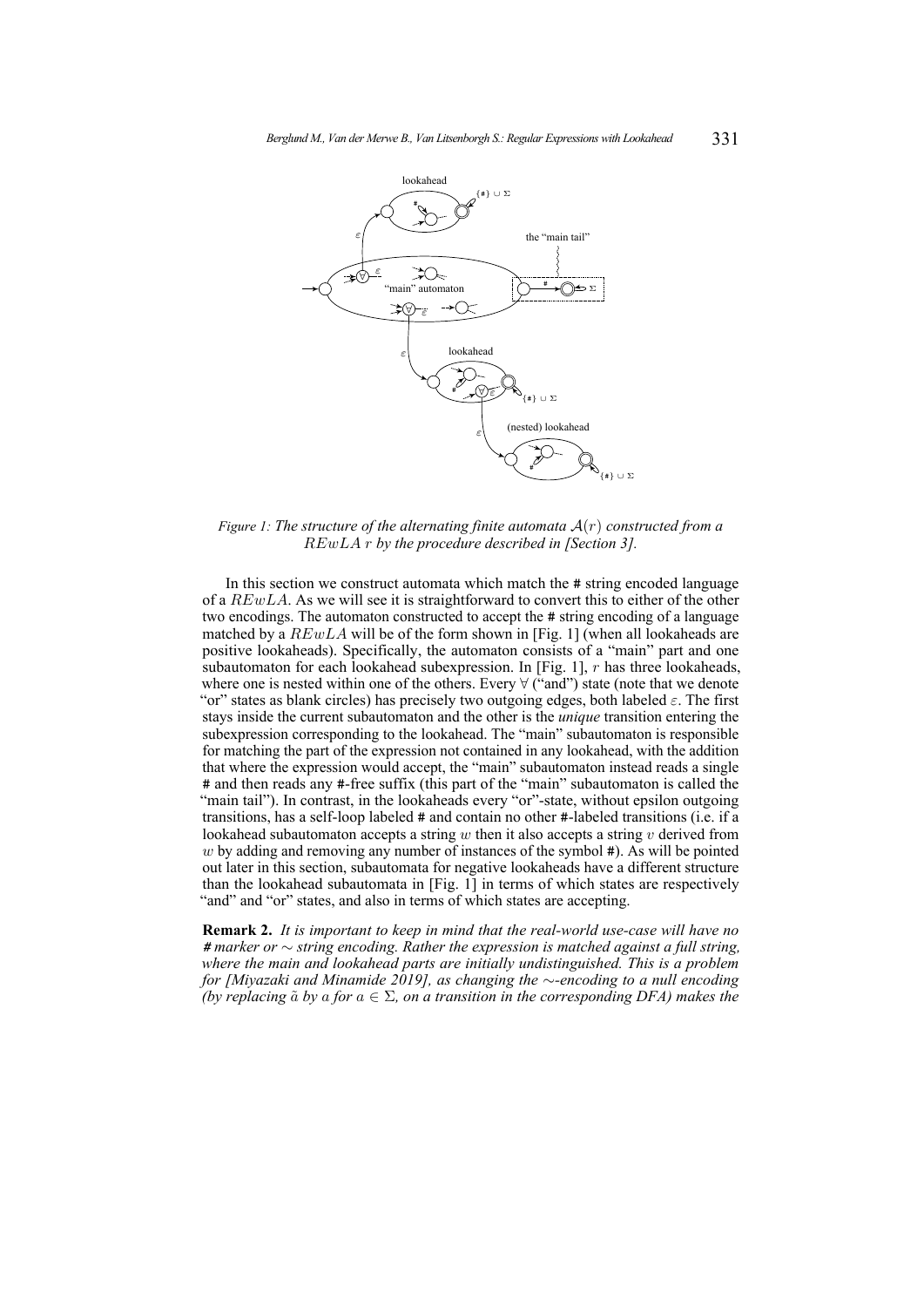332 *Berglund M., Van der Merwe B., Van Litsenborgh S.: Regular Expressions with Lookahead*

*DFA constructed non-deterministic, requiring another round of determinization and can thus only be used to establish a triple-exponential bound on the state complexity. As our construction first produces an AFA, one can simply replace the #-labeled transition in the main tail by an* ε*-transition (and remove the other #-labeled loops), and in a practical implementation it will be straightforward to extract a potential # position from an automaton run.*

*The null encoding being important in practice, and the* ∼*-encoding preexisting, raises the question of what the motivation for the # encoding is. It is used here as a standin for a* finitely decorating transducer; *a string transducer which adds a constant (in our case precisely one) number of symbols to its output to indicate a simple kind of parse. Specifically, here the transducer would take a null-encoded string as input and produce a #-encoded string as output, adding a single symbol to indicate the end of the main match. Much of this work overlaps with the idea of* captures *in regular expressions, in effect a parse that records which substrings are* last *matched by a subexpression, which is well modelled by a finitely decorating transducer, e.g. as in [\[Berglund et al. 2018\]](#page-15-7). Such simple transducers have many attractive properties (drawing upon the theory of* transducers with origins *[\[Bojańczyk 2014\]](#page-15-8)) which can be leveraged for parsing algorithms. While fully developing these ideas are beyond the scope of this paper, we work with the # string encoding to make it possible in the future to incorporate these concepts.*

We will from here inductively define the alternating finite automaton that accepts the string language which is the # encoding of the lookahead language matched by a given  $REwLA$ , by defining the effect each operation has on the AFA constructed for the subexpressions involved. For any  $REwLA$  r let  $A(r)$  denote the AFA constructed for r by this procedure. From here let  $r_1$  and  $r_2$  be two REwLA for which  $\mathcal{A}(r_1)$  and  $A(r_2)$  have been inductively constructed, with the automata being schematically drawn as follows:



Main tails will often be removed when constructing a new automaton from one or two subautomata, but the newly constructed automaton will always have a unique main tail.

#### **3.1 Terminal symbols**

The AFA  $A(a)$  for the expression a consisting of a single terminal symbol  $a \in \Sigma$  is constructed as follows. The epsilon transition from the initial state is included to ensure consistency, i.e. all constructed AFA will have only epsilon outgoing transitions from their respective initial states.



#### **3.2 Union**

For any  $REwLA r_1$  and  $r_2$  the AFA  $\mathcal{A}(r_1 | r_2)$  is constructed as follows.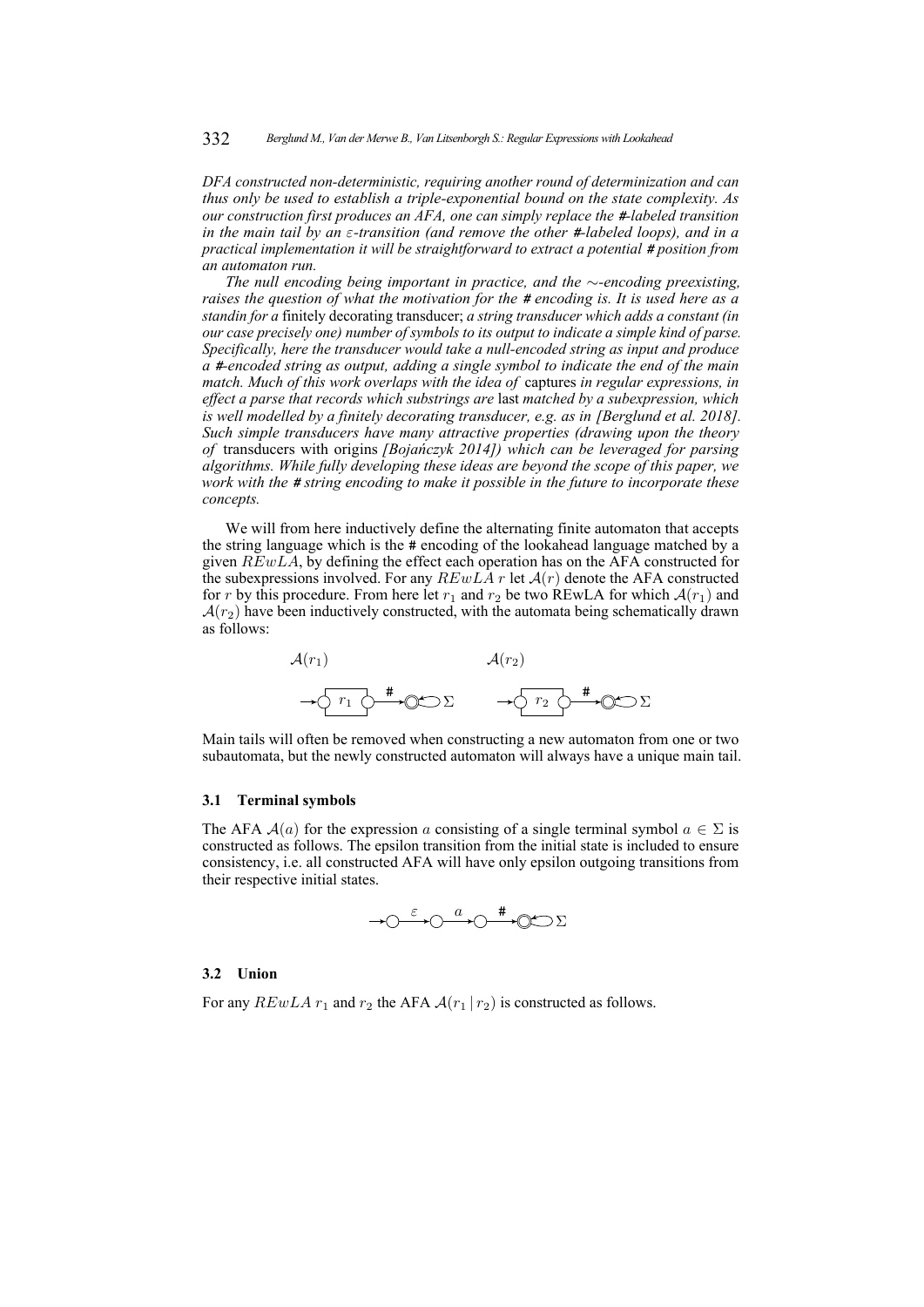

Note here that this is schematically almost the same as union in a Thompson construction, with the change that the main tail of  $r_1$  and  $r_2$  is cut off and a new common main tail is added (keeping the tail unique). Further, remember that  $A(r_1)$  and  $A(r_2)$  may contain lookaheads, which contain final states and have associated "and" states, but the union is only concerned with the initial and *main tail states.*

## **3.3 Concatenation**

For any  $REwLA r_1$  and  $r_2$  the AFA  $A(r_1 \cdot r_2)$  is constructed as follows.

$$
\longrightarrow \circlearrowleft^{\varepsilon} \circlearrowright^{\Gamma_1} \circlearrowright^{\varepsilon} \circlearrowright^{\Gamma_2} \circlearrowright^{\#} \circlearrowleft \circlearrowright \Sigma
$$

Thus, we remove the main tail of  $A(r_1)$  and replace the #-transition in the main tail of  $\mathcal{A}(r_1)$  with an  $\varepsilon$ -transition to the initial state of  $\mathcal{A}(r_2)$ . Note that this construction is not applicable to AFA concatenation in general, since we do nothing to any number of final states which correspond to lookaheads inside  $A(r_1)$  and  $A(r_2)$ . The  $REwLA$ concatenation definition indeed operates in this way, adding a suffix language only to the *main part* of  $A(r_1)$ , and this is also *fortunate*, as AFA concatenation in general will in some cases cause an exponential blowup [\[M. Hospodár and G. Jirásková 2018\]](#page-16-11)!

## **3.4 Kleene closure**

Finally, among the classic regular expression operators, for any  $REwLA r_1$  the AFA  $\mathcal{A}(r_1^*)$  is constructed as follows.



Thus, we again mimic the Thompson construction and ignore the final states in lookaheads.

## **3.5 Lookahead**

Although it follows from Definition [2](#page-3-0) and Lemma [3](#page-4-0) that it is not required to consider positive lookahead, we discuss this case to simplify the explanation of the construction of the negative lookahead case. For any  $REwLA r_1$  we construct  $A(\& r_1)$  by building the following AFA.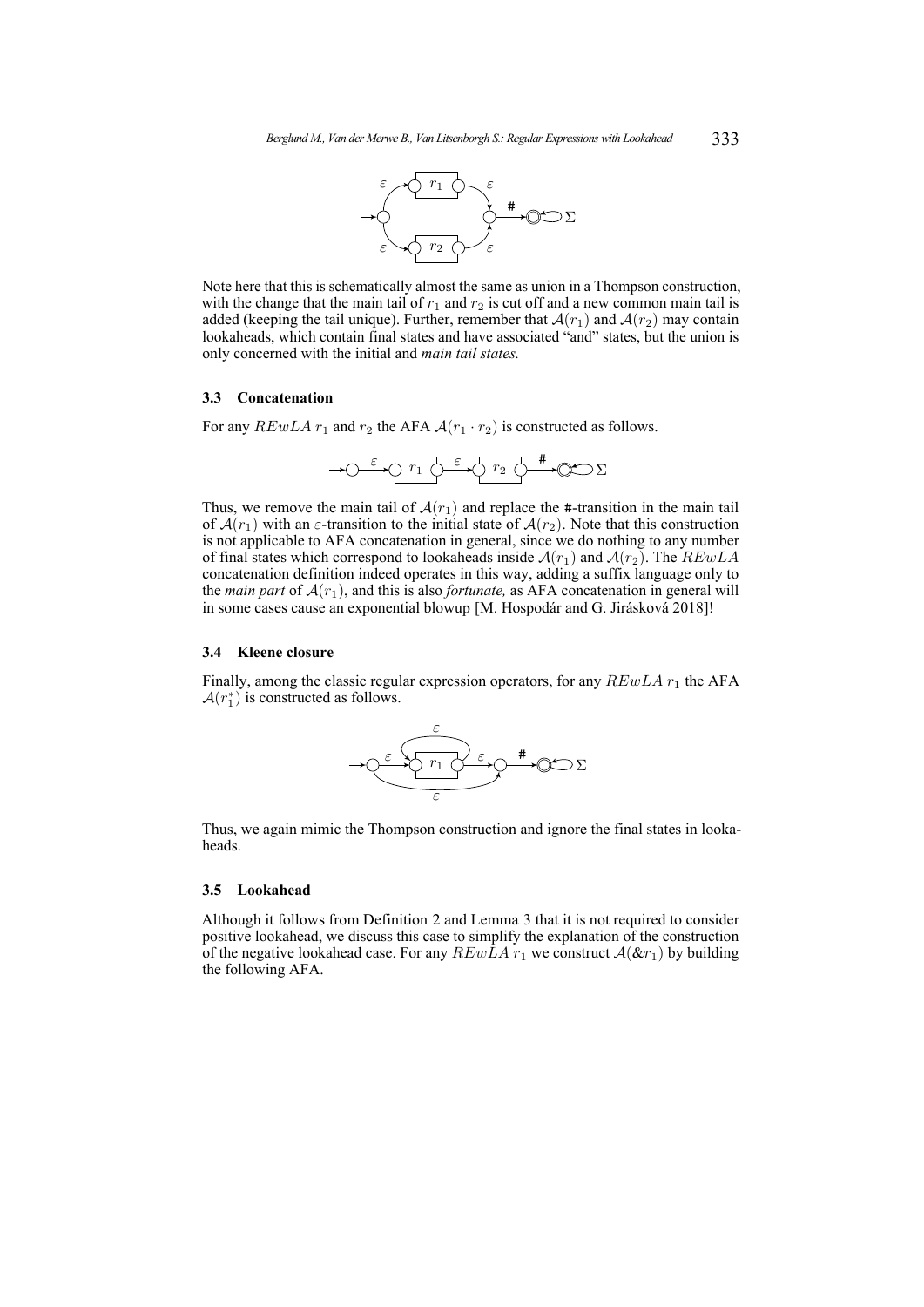

The  $r'_1$  subautomaton is derived from  $\mathcal{A}(r_1)$  by adding a #-labeled self-loop to each "or"-state which is not a state with epsilon outgoing transitions and which does not have a #-labeled self-loop, ensuring the invariant noted in [Fig. [1\]](#page-7-1) that when a lookahead subautomaton accepts a string, it will accept every string derivable by just adding or removing # symbols. Furthermore, the #-transition on the main tail in  $\mathcal{A}(r_1)$  is replaced by an  $\varepsilon$ -transition in the lookahead subautomaton in  $\mathcal{A}(\& r_1)$ . The leading initial state is somewhat extraneous, but ensures all AFA have an "or" state as its initial state.

#### **3.6 Negative lookahead**

Finally, for any  $REwLA r_1$  the automaton  $A(!r_1)$  is constructed by building the following AFA.



In this case,  $r_1''$  is the negation of  $r_1'$  with  $r_1'$  as in the positive lookahead construction above (i.e.  $w \in \mathcal{L}(r''_1)$  if and only if  $w \notin \mathcal{L}(r'_1)$ ). As is well known [\[Chandra et al.](#page-15-5) [1981\]](#page-15-5) (although this argument should be extended to also allow for  $\varepsilon$ -transitions) one can negate the alternating finite automaton  $r'_1$  in linear time by first making  $r'_1$  complete by adding a sink reject state, and then without adding any additional states or transitions replacing each "or"-state with an "and"-state, and vice versa, and making each non-final state final, and vice versa. Note since states in the lookahead of the AFA for  $A(kr_1)$ and  $\mathcal{A}(|r_1|)$ , with a self-loop on {#}  $\cup \Sigma$ , only have the self-loop as outgoing transition, in does not matter if we regard these states as a universal or existential.

**Theorem 1.** *For any*  $REwLA$  *r we have*  $w \in \mathcal{L}(\mathcal{A}(r))$  *if and only if*  $w = u$  *#v for some*  $(u, v) \in \mathcal{B}(r)$  (as in Definition [2\)](#page-3-0). That is to say, the AFA construction is correct.

*Proof.* We prove this by structural induction on the expression  $r$ , but rather than enumerate every case (as they are very similar) we demonstrate some key cases and leave the remainder as an exercise to the reader. Note that  $\mathcal{A}(r)$  accepts only strings with precisely one #, as the "main" part accepts only such strings (and is in a logical conjunction, i.e. a series of "ands", with the lookahead parts), and specifically that all the lookahead parts do not care about # symbols, staying in the same state (after possibly taking  $\varepsilon$ -transitions) upon reading one.

Start by noting that  $\mathcal{B}(a) = \{a\} \times \Sigma^*$ , and that  $\mathcal{A}(a)$  (as shown in the "terminal symbol" case) accepts precisely this language (by reading  $a$ , reading  $\#$ , then looping on  $\Sigma$  in an accepting state).

Next, we consider the lookahead case. By definition  $\mathcal{B}(\&x_1) = \{(\varepsilon, xy) \mid (x, y) \in \mathcal{B}(\&x_1) \}$  $\mathcal{B}(r_1)$ , so we need to show that  $\mathcal{L}(\mathcal{A}(\& r)) = \{\texttt{\#} xy \mid x \texttt{\#} y \in \mathcal{L}(\mathcal{A}(r_1))\}.$  The lookahead construction does precisely this: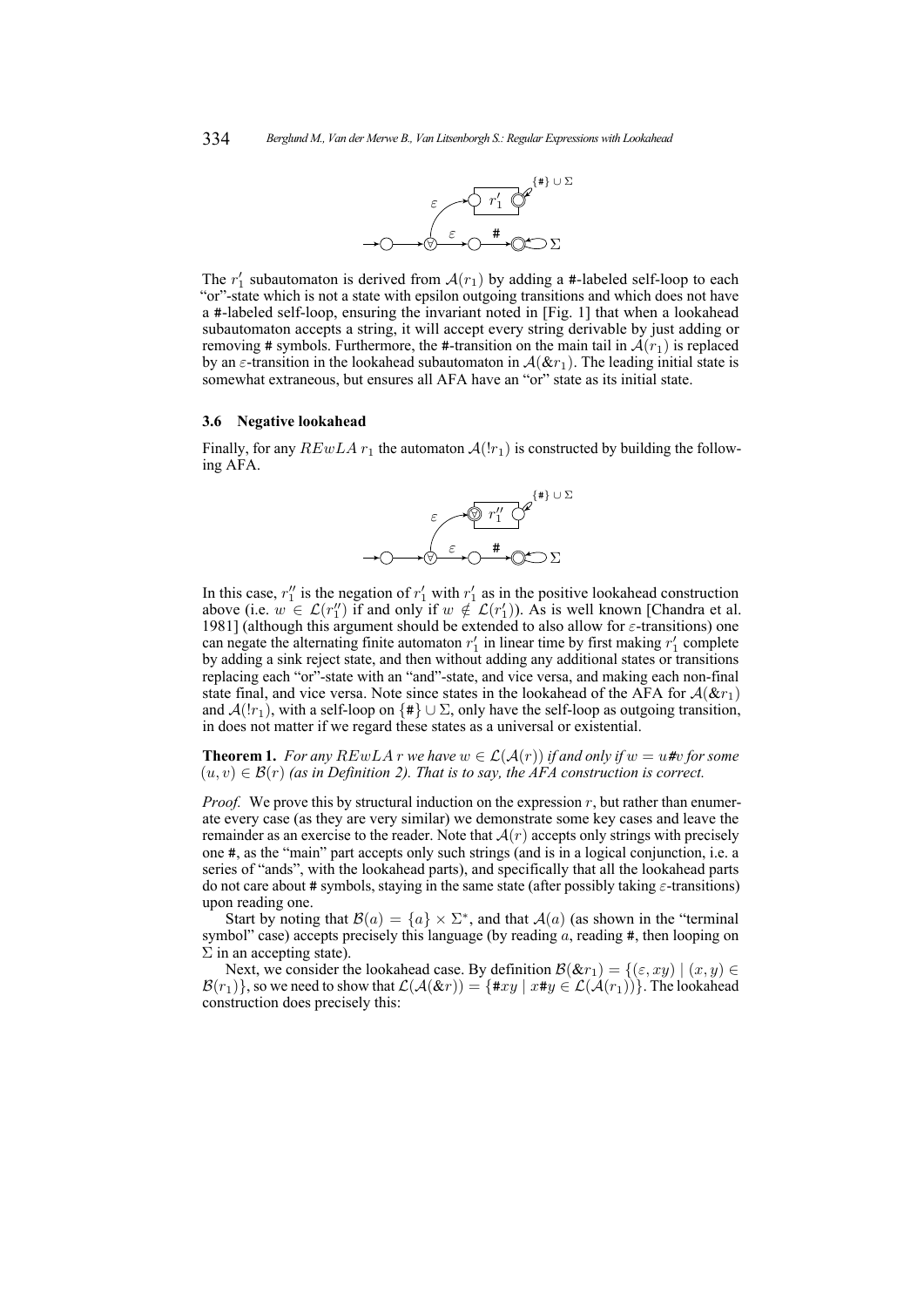- 1. If  $x \# y$  is accepted by  $\mathcal{A}(r_1)$  then the new "main" part in  $\mathcal{A}(\& r_1)$  matches  $\# \Sigma^*$ and the new lookahead will match  $\#xy$ , not caring about the marker moving (as lookaheads by construction do not "care" about the # symbol at all).
- 2. In the other direction, if  $A(kr_1)$  matches #x (note that the # is always leading by construction) then  $A(r_1)$  matches  $y \# z$  for some  $yz = x$ . This is the case as the lookahead subautomaton in  $A(\&r_1)$  is  $A(r_1)$  made not to care about # symbols.

As a final example case, we consider concatenation. By definition if  $(x, yz) \in \mathcal{B}(r_1)$ and  $(y, z) \in \mathcal{B}(r_2)$  then  $(xy, z) \in \mathcal{B}(r_1 \cdot r_2)$ . As such we need to prove that if  $x \# y z \in$  $\mathcal{A}(r_1)$  and  $y \# z \in \mathcal{A}(r_2)$  then  $xy \# z \in \mathcal{A}(r_1 \cdot r_2)$ . This is the case as  $x \# y z \in \mathcal{A}(r_1)$ means that  $\mathcal{A}(r_1)$  reaches the main tail after reading x, and the concatenation construction attaches this state (of  $\mathcal{A}(r_1)$  before the main tail) to the initial state in  $\mathcal{A}(r_2)$ , which then goes on to reach its main tail after y, read a  $\#$  and accept z looping on its final state. From the perspective of the lookahead subautomata in  $\mathcal{A}(r_1)$  and  $\mathcal{A}(r_2)$ , they accept the same suffix of  $xyz$  (and  $yz$ ) as before the concatenation, ignoring the fact that # has moved, since lookaheads ignore all # markers by construction.

The arguments for the remaining cases (union and negative lookahead) follow the same structure and can be easily derived by the reader.  $\Box$ 

## <span id="page-11-0"></span>**4 State Complexity Considerations**

The alternating finite automaton construction of [Section [3\]](#page-6-0) establishes upper bounds on the state complexity of  $REwLA$ , depending on the string encoding used (recall Definition [7\)](#page-6-1). By using this construction, we begin by considering the number of states required in Boolean automata (obtained by removing states with epsilon outgoing transitions from  $A(r)$ ) for  $REwLA r$ , before moving on to state complexity for DFA constructed from  $REwLA$  (obtained by converting Boolean automata to DFA).

<span id="page-11-1"></span>**Theorem 2.** *A Boolean automaton, using only monotone Boolean functions in its transitions function and accepting the language of a* REwLA r*, can be constructed with at most*  $||r|| + 1$  *states for the null string encoding, and at most*  $||r|| + 2$  *and*  $||r|| + 3$  *states respectively for the*  $\sim$  *and*  $#$  *string encodings.* 

*Proof.* First we give an argument for the # string encoding case. We argue inductively over the various constructions given in the previous section. The induction assumption is that in addition to  $||r||$  states, we need the following three special states: (i) a nonaccepting state having only a # outgoing transition (to a state of type (ii)), (ii) an accepting state having a self-loop on  $\Sigma$ , and (iii) possibly an accepting state having a self-loop on {#} ∪ Σ.

We begin by making sure the statement holds for the base case where we consider the AFA for a REwLA consisting of a single alphabet symbol (with no lookaheads), and then remove the initial state, since it has only an epsilon outgoing transition. Thus, for the base case we need a single state and two more states (of types (i) and (ii) respectively) for the main tail. Next we consider the inductive case where a Boolean automaton is constructed for a REwLA of a union, concatenation, Kleene closure, lookahead or negative lookahead, given Boolean automata are already constructed for the subexpressions used by any of these operators, and assuming that the Boolean automata for these subexpressions satisfy the inductive hypothesis. After applying the constructions outlined in the previous section for the various operators, we remove states with epsilon outgoing transitions. Note that a non-accepting state with a self-loop on  $\{\#\}\cup\Sigma$ , is a sink reject state, and can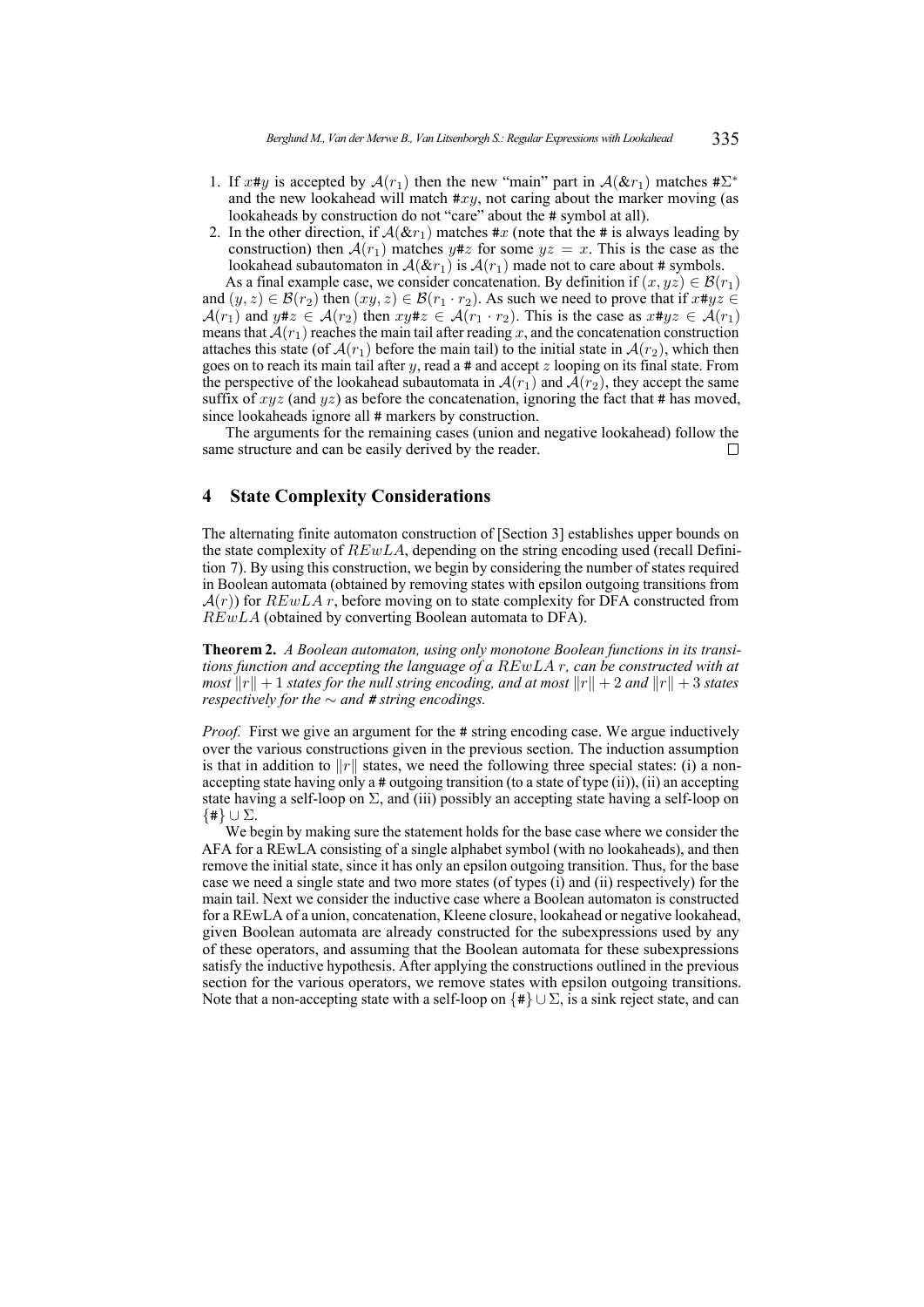simply be removed with all transitions going to it. Also, states (i) and (ii) are required for the main tail, and state (iii) in the construction of lookaheads. All states of type (iii) can be merged into a single state this type, and there will be only one state of each of the types (i) and (ii).

In using the constructed Boolean automaton for the # string encoding, we construct the Boolean automaton for the null string encoding by using the automaton for the # string encoding, replacing # on transitions by  $\varepsilon$  (except #-loops which we simply remove), and observing that this will make it possible to remove state (i) and merge states (ii) and (iii). A similar procedure is used for the  $\sim$  string encoding, except that we add to transitions in lookaheads and negative lookaheads also ∼ versions of alphabet symbols, which will have the effect that we can no longer merge states (ii) and (iii) as in the null string encoding case, since where the one will have a loop on  $\Sigma$ , the other will have a loop on  $\Sigma \cup \tilde{\Sigma}$ .  $\Box$ 

It is interesting to observe that in contrast to regular expressions with intersection and negation, REwLA do not suffer from non-elementary state complexity when converted to DFA, although they do contain a form of intersection and negation.

Our upper bound in the next theorem, for the ∼ string encoding case should be compared to the upper bound of  $2^{2^{n}+1} + 1$ , given in [\[Miyazaki and Minamide 2019\]](#page-16-5). Recall that  $\mathcal{D}(n)$  denotes the *n*-th Dedekind number, with  $\mathcal{D}(n) < 2^{2^n}$  for  $n \ge 1$ . The value of  $\mathcal{D}(n)$  is only known for  $0 \le n \le 8$  [\[Sloane 1964\]](#page-16-9), and using these values for  $\mathcal{D}(2)$ ,  $\mathcal{D}(3)$  and  $\mathcal{D}(4)$ , we obtain that the bound by [\[Miyazaki and Minamide 2019\]](#page-16-5) is better for  $||r|| = 1$  or 2, where ours (stated in the next theorem) is better from 3 onwards. This can be seen by noting that  $(2^{2^3} + 1) > \mathcal{D}(4)$  and observing that from the definition of Dedekind numbers follows that  $\mathcal{D}(n+1) \le \mathcal{D}(n) \cdot \mathcal{D}(n)$  (whereas  $2^{2^{n+1}} = 2^{2^n} \cdot 2^{2^n}$ ), since we can obtain all monotone Boolean functions on  $(n+1)$  variables from the product of the monotone Boolean functions that always exclude the  $(n + 1)$ st variable from the sets of states in its domain with those monotone Boolean functions that always include it in its sets of states. Also, when considering the number of states for the three types of non-equivalent  $REwLA$  of size 1, i.e. a, !a and  $\&a$ , we obtain that the optimal upper bound for  $||r|| = 1$  for the null,  $\sim$  and # string encodings are 3, 3 and 4 respectively, where our bounds in the next theorem are 3, 6 and 20 respectively. Using these precise bounds for the case  $||r|| = 1$  in combination with the argument used in the proof of the next theorem, we obtain that the bound in the previous theorem is tight for the null encoding case, but it could be off by 1 in the  $\sim$  and # cases.

<span id="page-12-0"></span>**Theorem 3.** *A minimal (complete) DFA accepting the encoding of the lookahead language matched by a* REwLA r *has a number of states bounded from above as follows, depending on the string encoding used: (i)*  $\mathcal{D}(\Vert r \Vert)$  *for null, (ii)*  $\mathcal{D}(\Vert r \Vert + 1)$  *for*  $\sim$ *, and finally, (iii)*  $\mathcal{D}(\Vert r \Vert + 2)$  *for the # string encoding.* 

*Proof.* We apply to the result of the previous theorem the observation that when converting Boolean automata to equivalent DFA, we may regard the states of the DFA as Boolean formulas over the states of the original Boolean automaton (with equivalent Boolean formulas being identified). We can ignore a sink accept state in the Boolean automaton, since it corresponds to the Boolean formula True (and similarly for a sink reject state, although sink reject states are already excluded from the result of our previous theorem). Furthermore, since we do not make use of negation in the transition functions of our Boolean automata, we have Dedekind numbers (instead of  $2^{2^{\lVert r \rVert}}$ ) in our bounds. $\Box$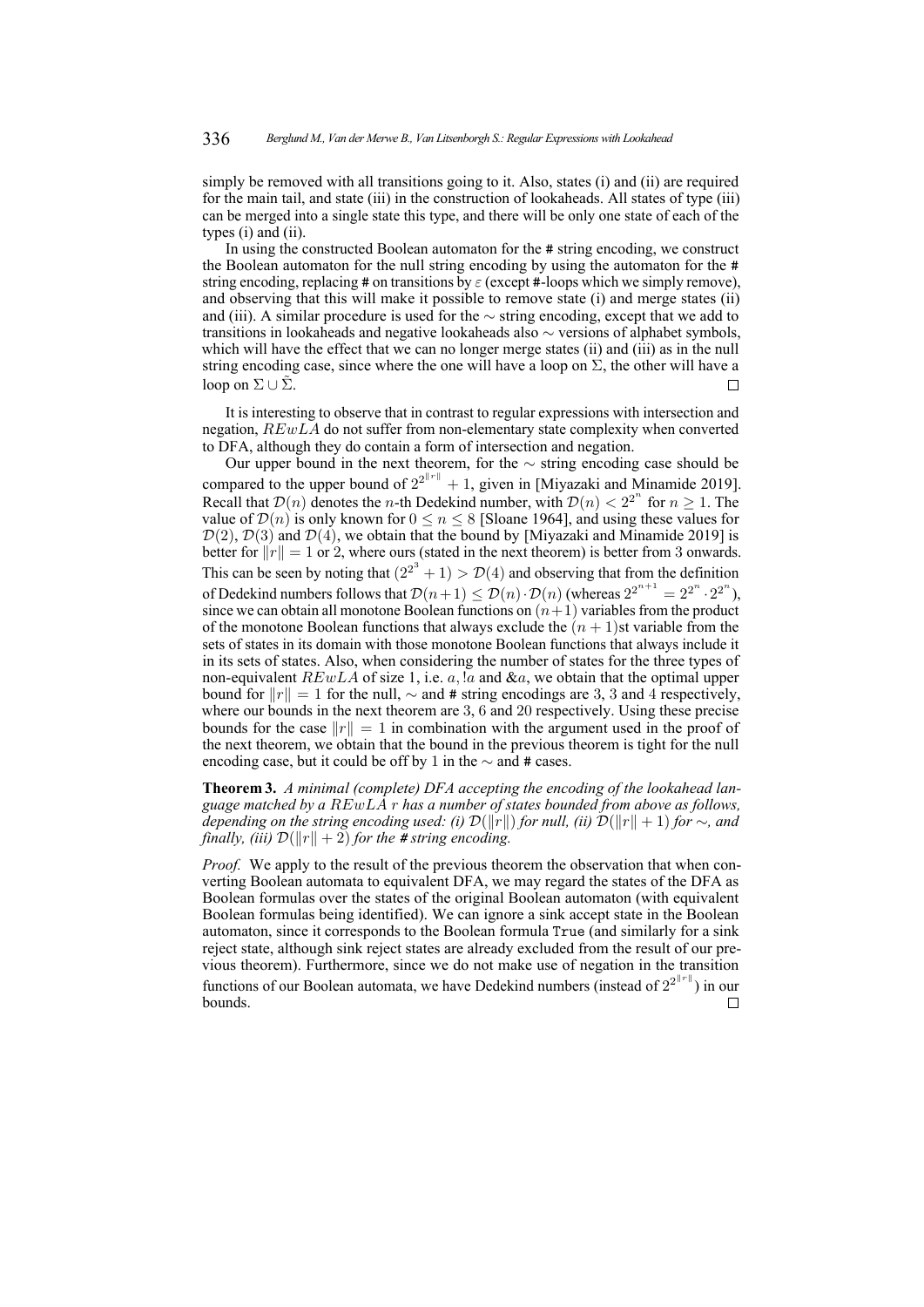**Remark 3.** *In [\[Miyazaki and Minamide 2019\]](#page-16-5) an asymptotic lower bound for DFA* state complexity of  $2^{2^{\Omega(\sqrt{\|\mathbf{r}\|})}}$  when converting  $REwLA$  to DFA, when using the  $\sim$ *string encoding, is given. The class of examples constructed (in their Section 3.6) has no negative lookaheads, so it also provides an asymptotic lower bound for the case without negative lookaheads. While their lower bound class of examples is constructed for the* ∼ *string encoding, the construction forces all lookahead words*  $(u, v)$  *to have*  $v = \varepsilon$ *, so the construction works the same for the null string encoding and requires one additional state for the # string encoding. We offer no improvement on this lower bound here.*

To wrap-up this section we parameterize  $REwLA$  over the non-negative integers. Our next definition is inspired by the definitions and results from [\[Keeler and Salomaa](#page-16-12) [2020\]](#page-16-12). This definition and the following theorem also generalizes the reason for why better DFA state complexity is possible for the password example from the introduction, compared to the general case as stated in Theorem [3.](#page-12-0) We state the next definition and final theorem of this section, only for the # string encoding case. The fact that the next definition only applies to the # string encoding case follows from the fact that  $A(r)$ accepts the # string encoding of tuples in  $\mathcal{B}(r)$ .

**Definition 8.** *A* REwLA r *is* m-universally bounded *if every input string accepted by*  $\mathcal{A}(r)$  can be accepted by a run  $Q_0, Q'_0, \ldots, Q_n, Q'_n$  such that we have  $\max_{0 \leq i \leq n} |Q'_i| \leq$ m*.*

That is, we can check string acceptance while keeping track of at most  $m$  states after epsilon closure in each intermediary step (which means  $A(r)$  can be implemented such that it nondeterministically rejects any run which features more than  $m$  states without this changing the accepted language).

Note that all  $REwLA$  r are m-universally bounded with m equal to the number of states in  $A(r)$  not having epsilon outgoing transitions.

*Example 3.* The password example in the introduction, here in  $PEGs$  notation,

 $&(.*[a-zA-Z])&(.*\ddot{a})&(.*[0#$(.),:;]).[8,]}$ 

is 4-universally bounded, given that this  $REwLA$  begins with three positive lookaheads, followed by a main part, and thus at any step a run will contain (at most) one state from each of the three positive lookaheads and one state from the main part. In general, a  $REwLA$  with  $k$  positive lookaheads, with none of the lookaheads in a Kleene star, will be  $(k + 1)$ -universally bounded, since at any step a run will contain at most one state from each of the k lookaheads and one state from the main part.

In the final result of this section we state the DFA state complexity for  $m$ -universally bounded REwLA.

**Theorem 4.** *A minimal (complete) DFA accepting the # string encoding of an* m*universally bounded* REwLA r *with* k *lookaheads, has a number of states bounded from above by*  $2^{\sum_{i=1}^{m} \binom{||r||+k+2}{i}}$ .

*Proof.* This result follow from the definition of m-universally boundedness and the argument used in the proof of Theorem [2,](#page-11-1) to obtain that we need  $(||r|| + k + 2)$  states in  $A(r)$  without epsilon outgoing transitions, if we do not merge the accept states in lookaheads with loops on  $\Sigma \cup {\{\#\}}$ , as is done in the proof of Theorem [2.](#page-11-1) Thus, for NFA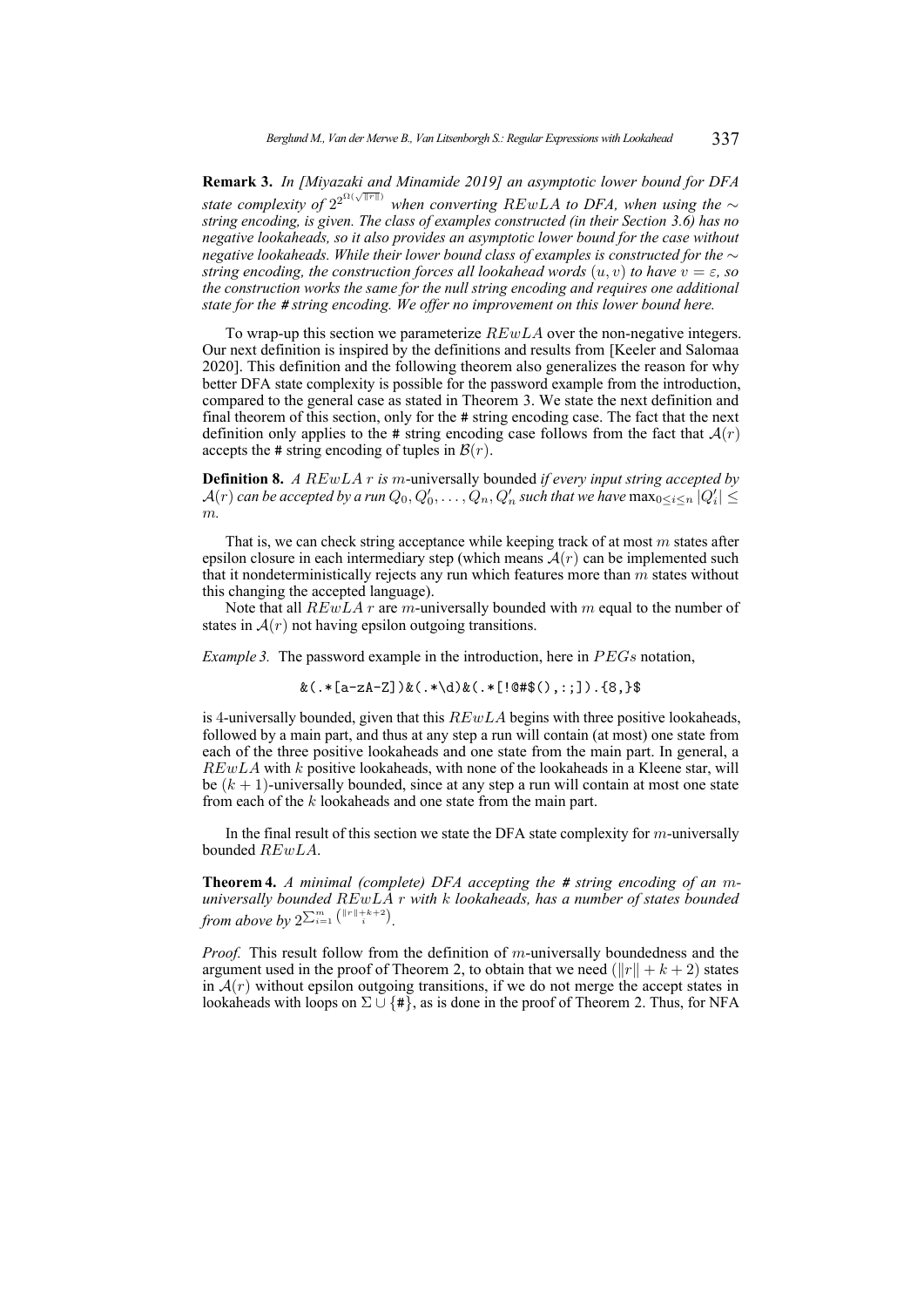state complexity, at most  $\sum_{i=1}^{l} {||r||+k+2 \choose l}$  states is required, since we have  ${||r||+k+2 \choose k}$ number of choices for a set of  $i$  states at each step of a run, and therefore the DFA state complexity is at most  $2^{\sum_{i=1}^{m} \binom{||r||+k+2}{i}}$  states.  $\Box$ 

# **5 Empirical Results**

Although we implemented our  $REwLA$  to AFA algorithm in Java, by extending an existing symbolic automata package [\[D'Antoni 2015\]](#page-15-9), we focus in this short section on how often the features studied in this paper are used by developers.

We used the polyglot regular expression (with lookahead) corpus of [\[Davis et al.](#page-15-4) [2019\]](#page-15-4), consisting of 537,806  $REwLA$  from 8 different programming languages. Of the 8 programming languages, 6 support lookaheads. Of the 505,455 REwLA that belong to programming languages that support lookaheads, positive lookaheads occurred in 1.28% of  $REwLA$ , while negative lookaheads occurred in 1.23% of the  $REwLA$ . Of these 12,665 REwLA that contain lookaheads, lookaheads used in a nested fashion occurred in only 1.38% of them. Furthermore, we found that in 92% of these 12,665  $REwLA$ , lookaheads were not contained in Kleene starred (or plus) subexpressions (empirically motivating the m-universally bounded restriction studied at the end of Section [4\)](#page-11-0).

As far as we know, every previous empirical regular expression study solely focused on regular expressions in the context of full matching. To better understand how regular expression libraries are used and whether substring matching is used in practice as often as we think, we analyzed the usage of the java.util.regex package of 68,164 Java projects obtained through RepoReaper, which provides a curated list of GitHub projects. Of the 68,164 projects, the java.util.regex package was used in 13,608 of them. Of the 39,264 regular expressions analyzed, 27.66% were used in the functions String.matches and Pattern.matches, that perform complete matching. We found that  $11\%$  of the  $REwLA$  that were compiled using Pattern.compile and then used to find a submatch, were enclosed in the full matching anchors  $(\tilde{\cdot} \cdot \mathbf{\hat{s}})$ . Whether this was intentional or not is obviously unknown. Furthermore, we found that 47% of the  $REwLA$  were used for submatching and that for 11.22% of these, repeated submatching was performed.

# **6 Conclusions and Future Work**

We showed how to translate  $REwLA$  into AFA with  $\varepsilon$ -transitions followed by an epsilon removal procedure to obtain Boolean automata without  $\varepsilon$ -transitions from the AFA. The Boolean automata consist of a number of states that is at most 1, 2, or 3 more, depending on the string encoding used, than the length of the corresponding  $REwLA$ . Our subclass of Boolean (and alternating) automata, in contrast to Boolean automata in general, behaves well under our definition of concatenation (i.e. the size of the concatenated Boolean automaton is the sum of the sizes of the two individual Boolean automata).

For future work, we will investigate  $REwLA$  in the context of large alphabet sizes, i.e. showing how to extend  $REwLA$  to the symbolic case, and also consider additional occurring features found in regular expression matching libraries (in conjunction with lookaheads), such as lookbehinds. Furthermore, we will consider the addition of the greedy disambiguation policy to  $REwLA$ , which at a minimum will partition a lookahead string matched by a  $REwLA$  in a unique way in its main and lookahead parts. Our state complexity result when converting  $REwLA$  into DFA, as stated in Theorem [3,](#page-12-0) deserves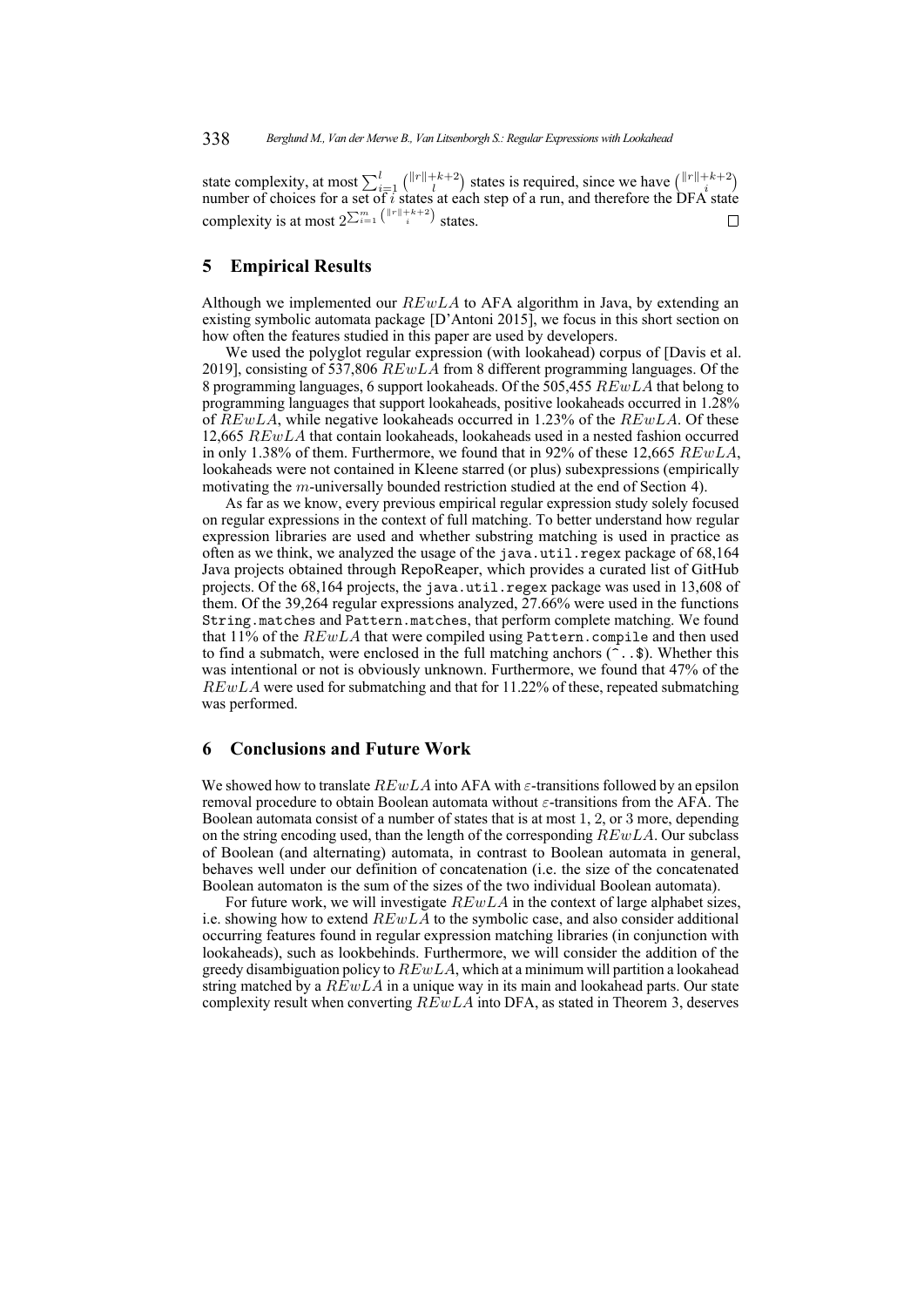further investigation to see if we can improve on these bounds. Additionally, if we could remove one state from the Boolean state complexity result of Theorem [2](#page-11-1) in the case of the ∼ string encoding (and perhaps also in the # string encoding case), then after using the result from Theorem [2](#page-11-1) in the proof of Theorem [3,](#page-12-0) we will end up with a result in Theorem [3](#page-12-0) that is better than the corresponding result from [\[Miyazaki and Minamide](#page-16-5) [2019\]](#page-16-5), even in the two remaining cases where  $||r|| = 1$  or 2. Of course, these two cases can be handled separately in an exhaustive way by considering all possible  $REwLA$ of lengths 1 and 2. Finally, we would like to focus in more detail on the investigation started in the last part of [Section [4\]](#page-11-0) on  $m$ -universally bounded  $REwLA$ .

# **Acknowledgement**

We would like to thank Michal Hospodár for fruitful discussions on how to add  $\varepsilon$ transitions to the definition of alternating automata.

## **References**

<span id="page-15-7"></span>[Berglund et al., 2018] Berglund, M., Bester, W., and van der Merwe, B. (2018). Formalising boost posix regular expression matching. In International Colloquium on Theoretical Aspects of Computing, pages 99–115.

<span id="page-15-8"></span>[Bojańczyk, 2014] Bojańczyk, M. (2014). Transducers with origin information. In International Colloquium on Automata, Languages, and Programming, pages 26–37.

<span id="page-15-6"></span>[Brzozowski and Leiss, 1980] Brzozowski, J. A. and Leiss, E. (1980). On equations for regular languages, finite automata, and sequential networks. Theoretical Computer Science, 10(1):19 – 35.

<span id="page-15-5"></span>[Chandra et al., 1981] Chandra, A. K., Kozen, D. C., and Stockmeyer, L. J. (1981). Alternation. J. ACM,  $28(1)$ : $114-133$ .

<span id="page-15-2"></span>[Chida and Kuramitsu, 2017] Chida, N. and Kuramitsu, K. (2017). Linear Parsing Expression Grammars. In Drewes, F., Martín-Vide, C., and Truthe, B., editors, Language and Automata Theory and Applications, pages 275–286.

<span id="page-15-3"></span>[Cox, 2010] Cox, R. (2010). Regular Expression Matching in the Wild. [https://swtch.com/~rsc/r](https://swtch.com/~rsc/regexp/regexp1.html) [egexp/regexp1.html](https://swtch.com/~rsc/regexp/regexp1.html) Accessed on 2020-02-07.

<span id="page-15-9"></span>[D'Antoni, 2015] D'Antoni, L. (2015). Library for symbolic automata. [https://github.com/lorisda](https://github.com/lorisdanto/symbolicautomata) [nto/symbolicautomata](https://github.com/lorisdanto/symbolicautomata) Accessed on 2020-04-13.

<span id="page-15-0"></span>[Davis, 2019] Davis, J. C. (2019). Rethinking Regex engines to address ReDoS. In Dumas, M., Pfahl, D., Apel, S., and Russo, A., editors, Proceedings of the ACM Joint Meeting on European Software Engineering Conference and Symposium on the Foundations of Software Engineering, ESEC/SIGSOFT FSE 2019, pages 1256–1258.

<span id="page-15-1"></span>[Davis et al., 2018] Davis, J. C., Coghlan, C. A., Servant, F., and Lee, D. (2018). The Impact of Regular Expression Denial of Service (ReDoS) in Practice: An Empirical Study at the Ecosystem Scale. In Proceedings of the 2018 26th ACM Joint Meeting on European Software Engineering Conference and Symposium on the Foundations of Software Engineering, ESEC/FSE 2018, pages 246–256.

<span id="page-15-4"></span>[Davis et al., 2019] Davis, J. C., Michael IV, L. G., Coghlan, C. A., Servant, F., and Lee, D. (2019). Why Aren't Regular Expressions a Lingua Franca? An Empirical Study on the Re-Use and Portability of Regular Expressions. In Proceedings of the 2019 27th ACM Joint Meeting on European Software Engineering Conference and Symposium on the Foundations of Software Engineering, ESEC/FSE 2019, pages 443–454.